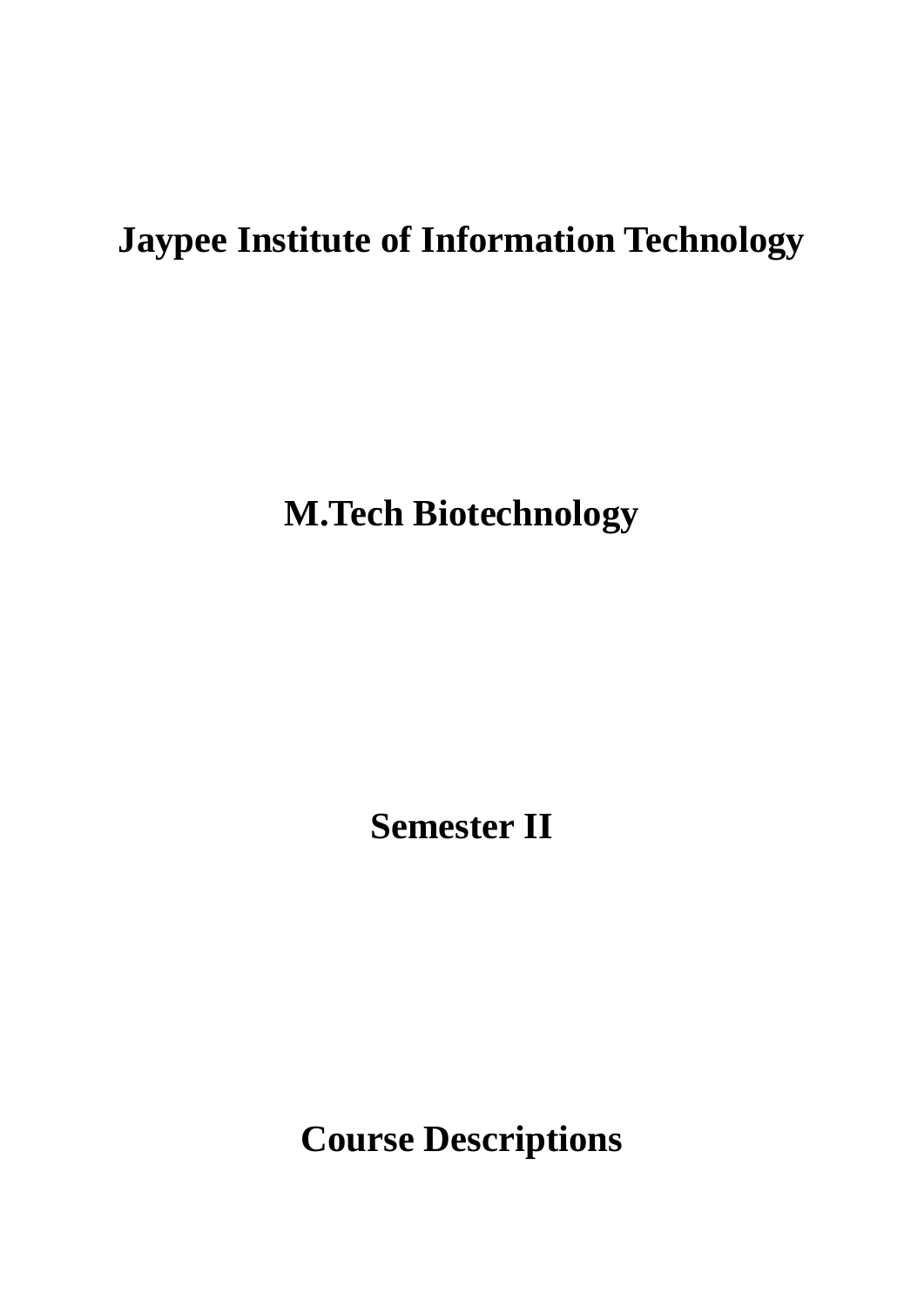| <b>Course Code</b>         |                                    | 17M11BT114                       |                                                                                                                                                                                                            | Little whit Detain<br><b>Semester</b><br>Even                                                                             |                                             | <b>Semester</b> VIII (Integrated) / II Sem<br>(M.Tech) Session 2019 -2020 |                                                                                               |                |  |
|----------------------------|------------------------------------|----------------------------------|------------------------------------------------------------------------------------------------------------------------------------------------------------------------------------------------------------|---------------------------------------------------------------------------------------------------------------------------|---------------------------------------------|---------------------------------------------------------------------------|-----------------------------------------------------------------------------------------------|----------------|--|
|                            |                                    |                                  |                                                                                                                                                                                                            |                                                                                                                           |                                             |                                                                           | <b>Month from January to June</b>                                                             |                |  |
| <b>Course Name</b>         |                                    | <b>Diseases and Healthcare</b>   |                                                                                                                                                                                                            |                                                                                                                           |                                             |                                                                           |                                                                                               |                |  |
| <b>Credits</b>             |                                    |                                  | 3                                                                                                                                                                                                          |                                                                                                                           | <b>Contact Hours</b>                        |                                                                           | 3                                                                                             |                |  |
| <b>Faculty (Names)</b>     |                                    | Coordinator(s)                   |                                                                                                                                                                                                            | Dr. Reema Gabrani                                                                                                         |                                             |                                                                           |                                                                                               |                |  |
|                            |                                    | Teacher(s)<br>(Alphabetically)   |                                                                                                                                                                                                            | Dr. Reema Gabrani                                                                                                         |                                             |                                                                           |                                                                                               |                |  |
| <b>COURSE OUTCOMES</b>     |                                    |                                  |                                                                                                                                                                                                            |                                                                                                                           |                                             |                                                                           |                                                                                               |                |  |
| CO1                        |                                    |                                  |                                                                                                                                                                                                            |                                                                                                                           |                                             |                                                                           | Explain the etiology, pathogenesis of infectious diseases and genetic disorders.              |                |  |
| CO <sub>2</sub>            |                                    |                                  |                                                                                                                                                                                                            | Choose and apply the strategies of different diagnostic tests.                                                            |                                             |                                                                           |                                                                                               |                |  |
| CO <sub>3</sub>            |                                    |                                  |                                                                                                                                                                                                            |                                                                                                                           |                                             |                                                                           | Utilise expression systems and mutagenesis techniques for biopharmaceuticals production       |                |  |
| CO <sub>4</sub>            |                                    | therapeutic agents               |                                                                                                                                                                                                            |                                                                                                                           |                                             |                                                                           | Appraise biotechnology principles for production of recombinant proteins and nucleic acids as |                |  |
| <b>Module</b><br>No.       | Title of the<br><b>Module</b>      |                                  |                                                                                                                                                                                                            | <b>Topics in the Module</b>                                                                                               | No. of<br><b>Lectures</b> for<br>the module |                                                                           |                                                                                               |                |  |
| 1.                         | Introduction to<br>diseases        |                                  | Infectious diseases caused by bacteria, viruses,<br>opportunistic fungi and parasites; pathology                                                                                                           |                                                                                                                           |                                             |                                                                           |                                                                                               | 3              |  |
| 2.                         | Genetic diseases                   |                                  | Medical genetics; Genetic mechanisms leading to diseases<br>such as thalassemia, cancer                                                                                                                    |                                                                                                                           |                                             |                                                                           |                                                                                               | 3              |  |
| 3.                         | Diagnosis of<br>bacteria and virus |                                  | Challenges of pathogen detection; Pathogen Detection<br>using Cytological, biochemical and molecular methods;<br>Molecular cytogenetics, PCR variants                                                      |                                                                                                                           |                                             |                                                                           |                                                                                               | 8              |  |
| Immunodiagnostics<br>4.    |                                    |                                  | Immuno-diagnostics: immunofluorescence,<br>4<br>Chemiluminescence, Microparticle Enzyme immunoassay,<br>Fluorescence polarization immunoassay Applications in<br>bacteriology, medicine, forensic sciences |                                                                                                                           |                                             |                                                                           |                                                                                               |                |  |
| 5.                         | Cancer diagnostics                 |                                  |                                                                                                                                                                                                            | Cancer cytology analysis, genetic and epigenetic<br>biomarkers                                                            |                                             |                                                                           |                                                                                               |                |  |
| 6.                         |                                    | Diagnosis in<br>Forensic science | Forensic DNA typing and data analysis, Next generation<br>sequencing technology and applications                                                                                                           |                                                                                                                           |                                             |                                                                           |                                                                                               | 3              |  |
| 7.                         |                                    | Engineering of<br>Therapeuticals |                                                                                                                                                                                                            | Scientific and technological innovations in<br>biopharmaceuticals production, Mutagenesis techniques                      | $\overline{3}$                              |                                                                           |                                                                                               |                |  |
| 8.                         | systems                            | <b>Manipulating Host</b>         |                                                                                                                                                                                                            | Prokaryotes, yeast, baculo-virus and mammalian cells for<br>production of recombinant proteins                            |                                             |                                                                           |                                                                                               | 5              |  |
| 9.                         |                                    | Therapeutic<br>applications      |                                                                                                                                                                                                            | Recombinant blood related products, hormones,<br>interleukins, Vaccines, Monoclonal antibodies and<br>Therapeutic enzymes |                                             |                                                                           |                                                                                               | 8              |  |
| 10.                        | Nucleic                            | acid<br>therapeutics             | Antisense                                                                                                                                                                                                  | interfering RNAs, aptamers as therapeuticals                                                                              | oligodeoxynucleotides,                      |                                                                           | ribozyme,<br>small                                                                            | $\overline{2}$ |  |
|                            |                                    |                                  |                                                                                                                                                                                                            |                                                                                                                           |                                             |                                                                           | <b>Total number of Lectures</b>                                                               | 42             |  |
| <b>Evaluation Criteria</b> |                                    |                                  |                                                                                                                                                                                                            |                                                                                                                           |                                             |                                                                           |                                                                                               |                |  |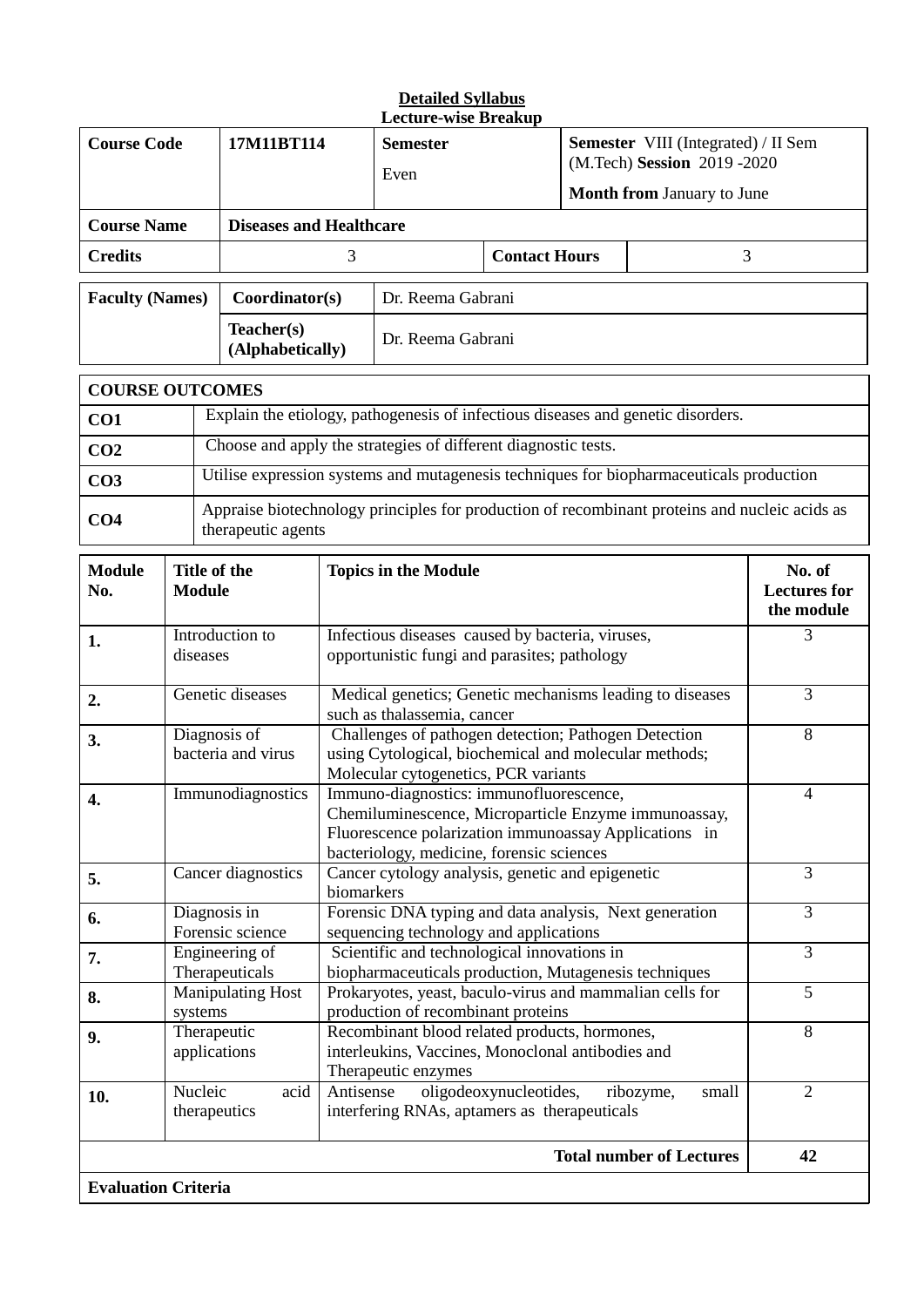| <b>Components</b>                                                                                                                                                                         | <b>Maximum Marks</b>         |  |  |  |
|-------------------------------------------------------------------------------------------------------------------------------------------------------------------------------------------|------------------------------|--|--|--|
| T1                                                                                                                                                                                        | 20                           |  |  |  |
| T <sub>2</sub>                                                                                                                                                                            | 20                           |  |  |  |
| End Semester Examination                                                                                                                                                                  | 35                           |  |  |  |
| TA                                                                                                                                                                                        | 25 (Assignments, Case Study) |  |  |  |
| <b>Total</b>                                                                                                                                                                              | 100                          |  |  |  |
| <b>Recommended Reading material:</b> Author(s), Title, Edition, Publisher, Year of Publication etc. (Text books,<br>Reference Books, Journals, Reports, Websites etc. in the IEEE format) |                              |  |  |  |

|    | Reference DOORS, JOULITALS, Reports, Websites etc. In the IEEE TOFINAL                                                                                                |
|----|-----------------------------------------------------------------------------------------------------------------------------------------------------------------------|
| Ī. | Yi-Wei Tang & Charles W Stratton, "Advanced techniques in Diagnostic microbiology", 2 <sup>nd</sup> Ed.<br>Springer 2013                                              |
|    | G. Walsh, "Biopharmaceuticals: Biochemistry and Biotechnology", 2nd Ed. John Wiley & Sons<br>publication 2013                                                         |
| 3. | Rodney J. Y. Ho Ph.D., FAAAS, FAAPS, Milo Gibaldi Ph.D. "Biotechnology and Biopharmaceutic<br>Transforming Proteins and Genes into Drugs" John Wiley & Sons Inc. 2013 |
| 4. | Refereed papers from scientific journals for case studies                                                                                                             |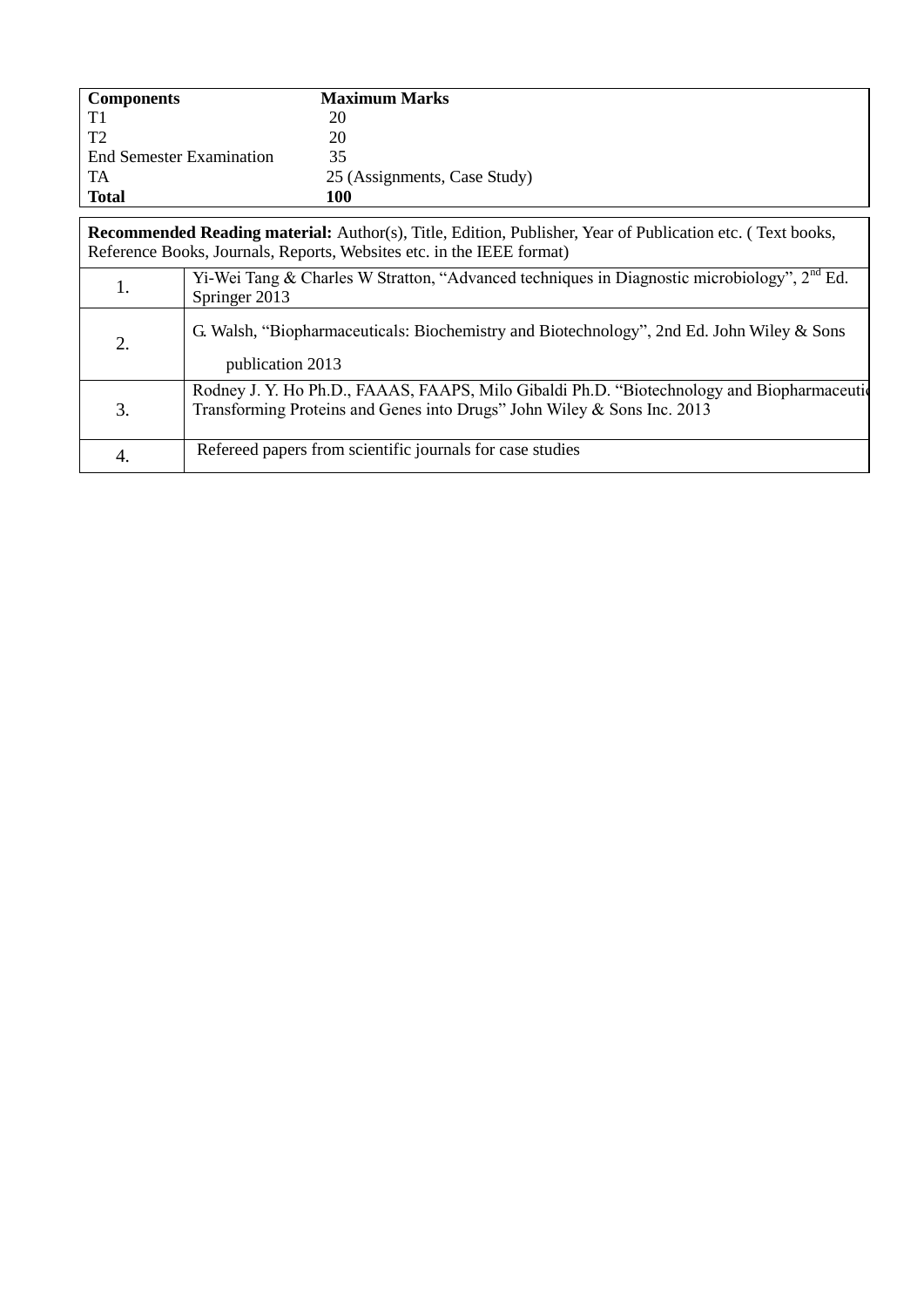| <b>Course Code</b>     |                                                                                                                                                                                                                                                                                                                                                                                                                                                                                                       | 17M12BT113                                               | <b>Semester</b> Even                                                                                                                                                                                                |                                                                                                                                                                                                                                                                                                        |                      |            | <b>Semester II Session</b> 2019-2020 |                    |                                             |
|------------------------|-------------------------------------------------------------------------------------------------------------------------------------------------------------------------------------------------------------------------------------------------------------------------------------------------------------------------------------------------------------------------------------------------------------------------------------------------------------------------------------------------------|----------------------------------------------------------|---------------------------------------------------------------------------------------------------------------------------------------------------------------------------------------------------------------------|--------------------------------------------------------------------------------------------------------------------------------------------------------------------------------------------------------------------------------------------------------------------------------------------------------|----------------------|------------|--------------------------------------|--------------------|---------------------------------------------|
|                        |                                                                                                                                                                                                                                                                                                                                                                                                                                                                                                       |                                                          |                                                                                                                                                                                                                     | (specify Odd/Even)                                                                                                                                                                                                                                                                                     |                      |            | Month from January to June           |                    |                                             |
| <b>Course Name</b>     |                                                                                                                                                                                                                                                                                                                                                                                                                                                                                                       |                                                          |                                                                                                                                                                                                                     | BIOPROCESS & INDUSTRIAL BIOTECHNOLOGY                                                                                                                                                                                                                                                                  |                      |            |                                      |                    |                                             |
| <b>Credits</b>         |                                                                                                                                                                                                                                                                                                                                                                                                                                                                                                       |                                                          | 3                                                                                                                                                                                                                   |                                                                                                                                                                                                                                                                                                        | <b>Contact Hours</b> |            |                                      | 3                  |                                             |
| <b>Faculty (Names)</b> |                                                                                                                                                                                                                                                                                                                                                                                                                                                                                                       | Coordinator(s)                                           |                                                                                                                                                                                                                     | DR. ASHWANI MATHUR                                                                                                                                                                                                                                                                                     |                      |            |                                      |                    |                                             |
|                        |                                                                                                                                                                                                                                                                                                                                                                                                                                                                                                       | Teacher(s)<br>(Alphabetically)                           |                                                                                                                                                                                                                     | DR. ASHWANI MATHUR<br>DR INDIRA P SARETHY                                                                                                                                                                                                                                                              |                      |            |                                      |                    |                                             |
| <b>COURSE OUTCOMES</b> |                                                                                                                                                                                                                                                                                                                                                                                                                                                                                                       |                                                          |                                                                                                                                                                                                                     |                                                                                                                                                                                                                                                                                                        |                      |            |                                      |                    | <b>COGNITIVE LEVELS</b>                     |
| CO1                    |                                                                                                                                                                                                                                                                                                                                                                                                                                                                                                       |                                                          |                                                                                                                                                                                                                     | Relate role of economic principles in biomanufacturing processes                                                                                                                                                                                                                                       |                      |            |                                      | Understanding (C2) |                                             |
|                        |                                                                                                                                                                                                                                                                                                                                                                                                                                                                                                       |                                                          |                                                                                                                                                                                                                     | Apply knowledge of engineering principles in designing of                                                                                                                                                                                                                                              |                      |            |                                      |                    | Applying (C3)                               |
| CO <sub>2</sub>        |                                                                                                                                                                                                                                                                                                                                                                                                                                                                                                       |                                                          |                                                                                                                                                                                                                     | bioreactors for prokaryotic and eukaryotic systems                                                                                                                                                                                                                                                     |                      |            |                                      |                    |                                             |
|                        |                                                                                                                                                                                                                                                                                                                                                                                                                                                                                                       |                                                          |                                                                                                                                                                                                                     | Analyze the role of bioprocess conditions in eukaryote cell                                                                                                                                                                                                                                            |                      |            |                                      |                    | Analyzing (C4)                              |
| CO <sub>3</sub>        | culture                                                                                                                                                                                                                                                                                                                                                                                                                                                                                               |                                                          |                                                                                                                                                                                                                     |                                                                                                                                                                                                                                                                                                        |                      |            |                                      |                    |                                             |
|                        |                                                                                                                                                                                                                                                                                                                                                                                                                                                                                                       |                                                          |                                                                                                                                                                                                                     | Evaluate various strategies used for production of primary and                                                                                                                                                                                                                                         |                      |            |                                      | Evaluating (C5)    |                                             |
| CO <sub>4</sub>        | secondary metabolites                                                                                                                                                                                                                                                                                                                                                                                                                                                                                 |                                                          |                                                                                                                                                                                                                     |                                                                                                                                                                                                                                                                                                        |                      |            |                                      |                    |                                             |
| <b>Module</b><br>No.   | Title of the<br><b>Module</b>                                                                                                                                                                                                                                                                                                                                                                                                                                                                         |                                                          |                                                                                                                                                                                                                     | <b>Topics in the Module</b>                                                                                                                                                                                                                                                                            |                      |            |                                      |                    | No. of<br><b>Lectures for</b><br>the module |
| 1.                     | Introduction to<br>Industrial<br><b>Bioprocesses</b>                                                                                                                                                                                                                                                                                                                                                                                                                                                  |                                                          | Concept<br>of<br>sustainability<br>sustainable<br>and<br>manufacturing, Economic assessment and concept of<br>cost and Lang factor; Non-ideal systems of cultivating<br>microorganism and economic process scale-up |                                                                                                                                                                                                                                                                                                        |                      |            |                                      | 3                  |                                             |
| 2.                     | Solid state                                                                                                                                                                                                                                                                                                                                                                                                                                                                                           | <b>Microbial Process</b><br>Development:<br>fermentation | bioprocess                                                                                                                                                                                                          | Cell growth kinetics of bacteria and fungi in non-ideal<br>reactors; Concepts of solid state fermentation;<br>mechanism of cell growth and indirect methods of<br>estimating cell growth kinetics, Comparison of solid<br>versus submerged fermentation; water activity;<br>parameters<br>fermentation |                      | regulating | solid                                | stste              | 8                                           |
| 3.                     | Animal cell<br>Animal cell metabolism: Basic understanding of<br>fermentation<br>substrate and by-poduct stoichiometry, Concept of<br>primary cells, cell lines and cancerous cells; growth<br>characteristics and kinetics, methods and reactors for<br>scalable production of animal cells and derived<br>products; Biomaterial properties for anchorage<br>dependent cell lines; Graf reactor; Concept of 2D and<br>3D culture, Bioreactors in Tissue Engineering, reactor<br>design consideration |                                                          |                                                                                                                                                                                                                     |                                                                                                                                                                                                                                                                                                        |                      | 7          |                                      |                    |                                             |
|                        | Plant Cell                                                                                                                                                                                                                                                                                                                                                                                                                                                                                            |                                                          |                                                                                                                                                                                                                     | Importance of plant cell cultivation, Plant cell / hairy<br>root culture, callus and shoot propagation, kinetics of<br>cell growth and product formation, Reactors for plant                                                                                                                           |                      |            |                                      | 8                  |                                             |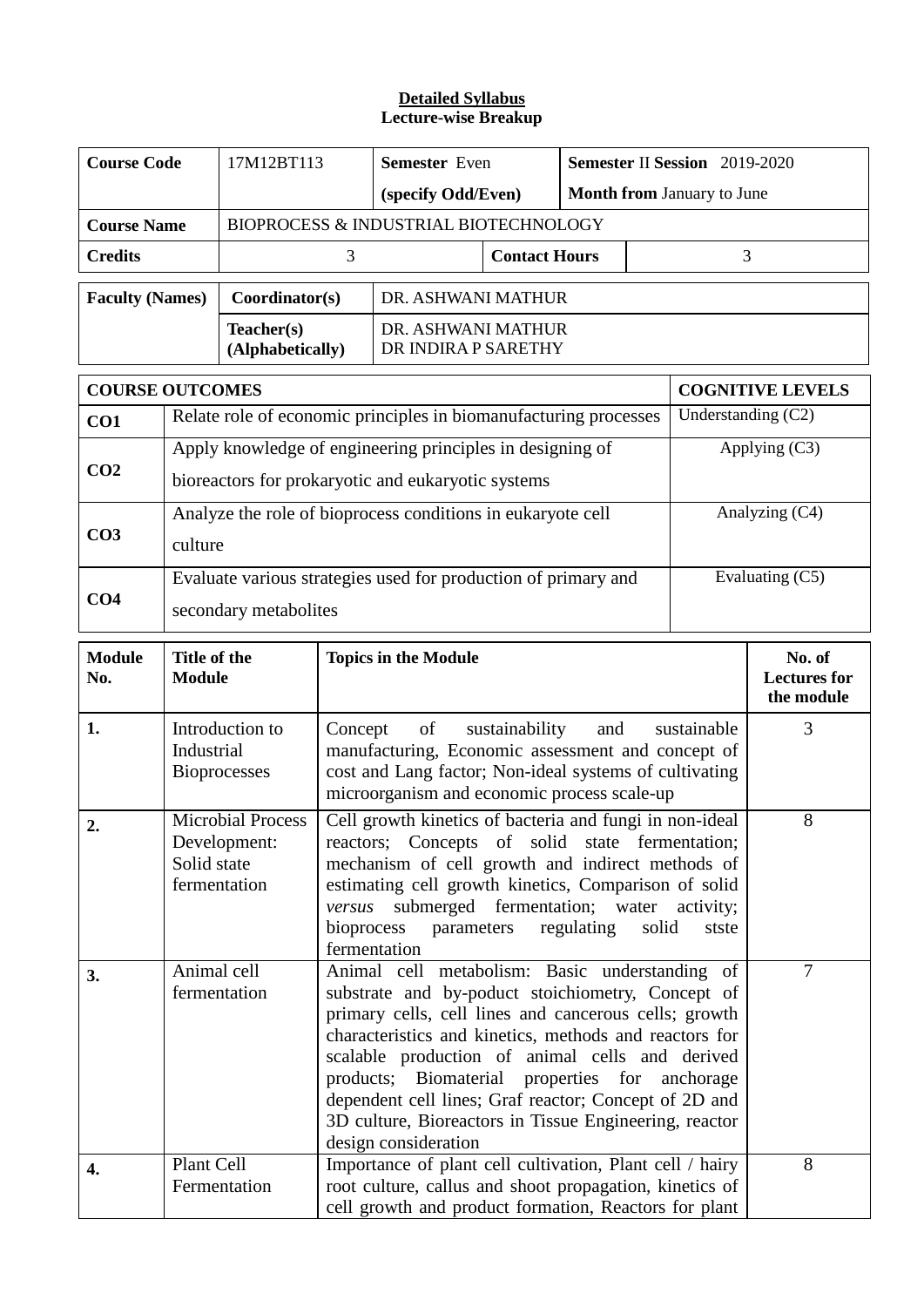|                                                                 |                                                          |                  | cell culture- type of reactors, comparison of reactor                                                                                                                                                                                                                                                                                                                                                                                                                                                   |    |
|-----------------------------------------------------------------|----------------------------------------------------------|------------------|---------------------------------------------------------------------------------------------------------------------------------------------------------------------------------------------------------------------------------------------------------------------------------------------------------------------------------------------------------------------------------------------------------------------------------------------------------------------------------------------------------|----|
|                                                                 |                                                          |                  | performance, immobilized plant cell reactor.                                                                                                                                                                                                                                                                                                                                                                                                                                                            |    |
| 5.                                                              | Algal<br>Fermentation                                    |                  | Basic classification of algae, Morphology<br>and<br>physiology; Algal derived metabolites, methods of<br>studying growth kinetics of chemotropic<br>and<br>phototropic algae, type of reactors; Lab scale photo-<br>bioreactors- Design and engineering principles, Large<br>scale pond reactors                                                                                                                                                                                                        | 6  |
| 6.                                                              | Production<br>Primary<br>Secondary<br><b>Metabolites</b> | $\sigma$<br>$\&$ | Isolation, preservation and propagation of microbial<br>culture-An industrial perspective, Process technology<br>for production of organisc acids, amino acids,<br>alcohols, antibiotics, vitamins, nucleotide and steroids,<br>flavours; production of industrial enzymes: protease,<br>cellulose, amylase, lipase; Enzyme inhibitors:<br>inhibitors of cholesterol synthesis; biopesticides,<br>biofertilizers, biopreservatives; biopolymers; plant<br>derived therapeutically important metabolites | 10 |
|                                                                 |                                                          |                  | <b>Total number of Lectures</b>                                                                                                                                                                                                                                                                                                                                                                                                                                                                         | 42 |
| <b>Evaluation Criteria</b>                                      |                                                          |                  |                                                                                                                                                                                                                                                                                                                                                                                                                                                                                                         |    |
| <b>Components</b><br>T <sub>1</sub><br>T2<br>TA<br><b>Total</b> | <b>End Semester Examination</b>                          |                  | <b>Maximum Marks</b><br>20<br>20<br>35<br>25 (Class Test-1, Presentation / Report)<br>100                                                                                                                                                                                                                                                                                                                                                                                                               |    |

**Recommended Reading material:** Author(s), Title, Edition, Publisher, Year of Publication etc. ( Text books, Reference Books, Journals, Reports, Websites etc. in the IEEE format)

| 1.           | P. M. Doran. Bioprocess Engineering Principles. Academic Press, USA, 2002                                                                         |
|--------------|---------------------------------------------------------------------------------------------------------------------------------------------------|
| $\mathbf{2}$ | S. J. Pirt. Principles of Microbe and Cell Cultivation. Blackwell Scientific Publications, Oxford<br>Press, London, 1975                          |
| 3.           | P.F. Stanbury, A. Whittakar and S. J. Hall. Principles of Fermentation Technology. Butterworth-<br>Heinemann, Oxford Press, London, 1994          |
| 4.           | S. Aiba, A.E. Humphrey and N. F. Millis. <i>Biochemical Engineering</i> . University of Tokyo Press,<br>Toyko, Japan, 1973                        |
| 5.           | A. H. Scragg. <i>Bioreactors in Biotechnology: A practical approach</i> . Ellis Horwood Publications,<br>New York, USA, 1991                      |
| 6.           | Wulf Cruger and Anneliese Crueger. Biotechnology: A Textbook of Industrial Microbiology.<br>Panima Publishing Corporation, New Delhi, India, 2003 |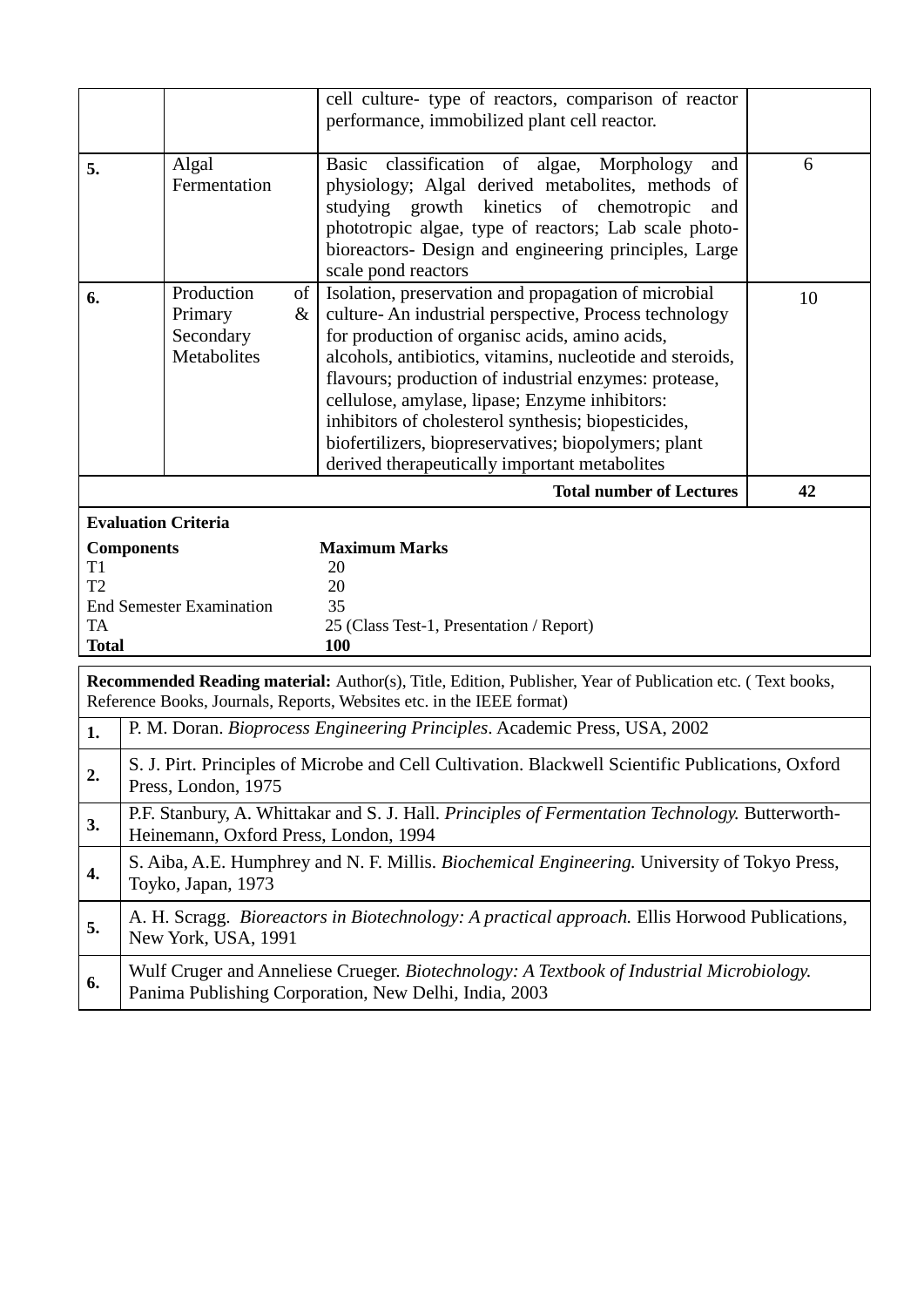## **Detailed Syllabus Lab-wise Breakup**

| <b>Course Code</b>                                                                                                                               |                                                              | 17M15BT112                                                      |                                                                                                                                         | <b>Semester</b> Even                                                                                                                                                     |  | Semester II Session 2019 -2020 |   |  |  |
|--------------------------------------------------------------------------------------------------------------------------------------------------|--------------------------------------------------------------|-----------------------------------------------------------------|-----------------------------------------------------------------------------------------------------------------------------------------|--------------------------------------------------------------------------------------------------------------------------------------------------------------------------|--|--------------------------------|---|--|--|
|                                                                                                                                                  |                                                              |                                                                 |                                                                                                                                         | <b>Month from January to June</b><br>(specify Odd/Even)                                                                                                                  |  |                                |   |  |  |
| <b>Course Name</b>                                                                                                                               |                                                              | <b>Biotechniques Lab-II</b>                                     |                                                                                                                                         |                                                                                                                                                                          |  |                                |   |  |  |
| <b>Credits</b>                                                                                                                                   |                                                              |                                                                 | 3<br><b>Contact Hours</b><br>6                                                                                                          |                                                                                                                                                                          |  |                                |   |  |  |
| <b>Faculty (Names)</b>                                                                                                                           |                                                              | Coordinator(s)                                                  | Prof. Pammi Gauba                                                                                                                       |                                                                                                                                                                          |  |                                |   |  |  |
|                                                                                                                                                  |                                                              | Teacher(s)<br>(Alphabetically)                                  |                                                                                                                                         | Dr. Chakresh K. Jain, Prof. Indira P. Sarethy, Prof. Pammi Gauba,<br>Prof. Reema Gabrani, Dr. Shweta Dang                                                                |  |                                |   |  |  |
| <b>COURSE OUTCOMES</b>                                                                                                                           |                                                              |                                                                 |                                                                                                                                         |                                                                                                                                                                          |  |                                |   |  |  |
| C170.1                                                                                                                                           |                                                              | Experiment with high end analytical techniques in biotechnology |                                                                                                                                         |                                                                                                                                                                          |  |                                |   |  |  |
| C170.2                                                                                                                                           |                                                              | Develop basic and applied skills in cell culture                |                                                                                                                                         |                                                                                                                                                                          |  |                                |   |  |  |
| C170.3                                                                                                                                           | Examine and analyse disease-specific drug targets            |                                                                 |                                                                                                                                         |                                                                                                                                                                          |  |                                |   |  |  |
| C170.4                                                                                                                                           | Analyse bioactive compounds from plant and microbial systems |                                                                 |                                                                                                                                         |                                                                                                                                                                          |  |                                |   |  |  |
| <b>Module</b><br>No.                                                                                                                             |                                                              | <b>Title of the Module</b>                                      |                                                                                                                                         | <b>List of Experiments</b>                                                                                                                                               |  |                                |   |  |  |
| 1.                                                                                                                                               |                                                              | Analytical techniques                                           | To run High-performance liquid chromatography (HPLC);<br>prepare and analyse curcumin extract by HPLC;<br>purification of plant extract |                                                                                                                                                                          |  |                                |   |  |  |
| 2.                                                                                                                                               | Cell culture techniques                                      |                                                                 |                                                                                                                                         | Preparation and sterilization of media for cell culture; subculture<br>of animal cell lines; analysis and counting of adherent cells; cell<br>cytotoxicity determination |  |                                | 3 |  |  |
| 3.                                                                                                                                               |                                                              | Drug target analyses                                            | SDS-PAGE analysis and fluorescent staining                                                                                              |                                                                                                                                                                          |  |                                |   |  |  |
| 4.                                                                                                                                               | Natural product<br>analyses                                  |                                                                 |                                                                                                                                         | Extraction of antioxidant compound from in vitro grown plant<br>and bacteria; purification of compound; antioxidant capacity<br>analyses of extracts                     |  |                                | 3 |  |  |
| <b>Evaluation Criteria</b>                                                                                                                       |                                                              |                                                                 |                                                                                                                                         |                                                                                                                                                                          |  |                                |   |  |  |
| <b>Components</b><br>Mid-Term Viva<br>20<br>Day-to-Day (Lab record,<br>attendance, performance)<br>60<br>20<br>Final Viva<br>100<br><b>Total</b> |                                                              | <b>Maximum Marks</b>                                            |                                                                                                                                         |                                                                                                                                                                          |  |                                |   |  |  |

**Recommended Reading material:** Author(s), Title, Edition, Publisher, Year of Publication etc. (Text books, Reference Books, Journals, Reports, Websites etc. in the IEEE format)

|    | Biotechnology Procedures and Experiments Handbook<br>http://site.iugaza.edu.ps/mwhindi/files/BIOTECHNOLOGY-PROCEDURES-AND-EXPERIMENTS-<br>HANDBOOK.pdf |
|----|--------------------------------------------------------------------------------------------------------------------------------------------------------|
| 2. | Cornelia Kasper, Verena Charwat, Antonina Lavrentieva, "Cell Culture Technology" Springer, 2018                                                        |
|    | ChukwuebukaEgbuna, Jonathan ChinenyeIfemeje, Jaya VikasKurhekar, Stanley ChidiUdedi,                                                                   |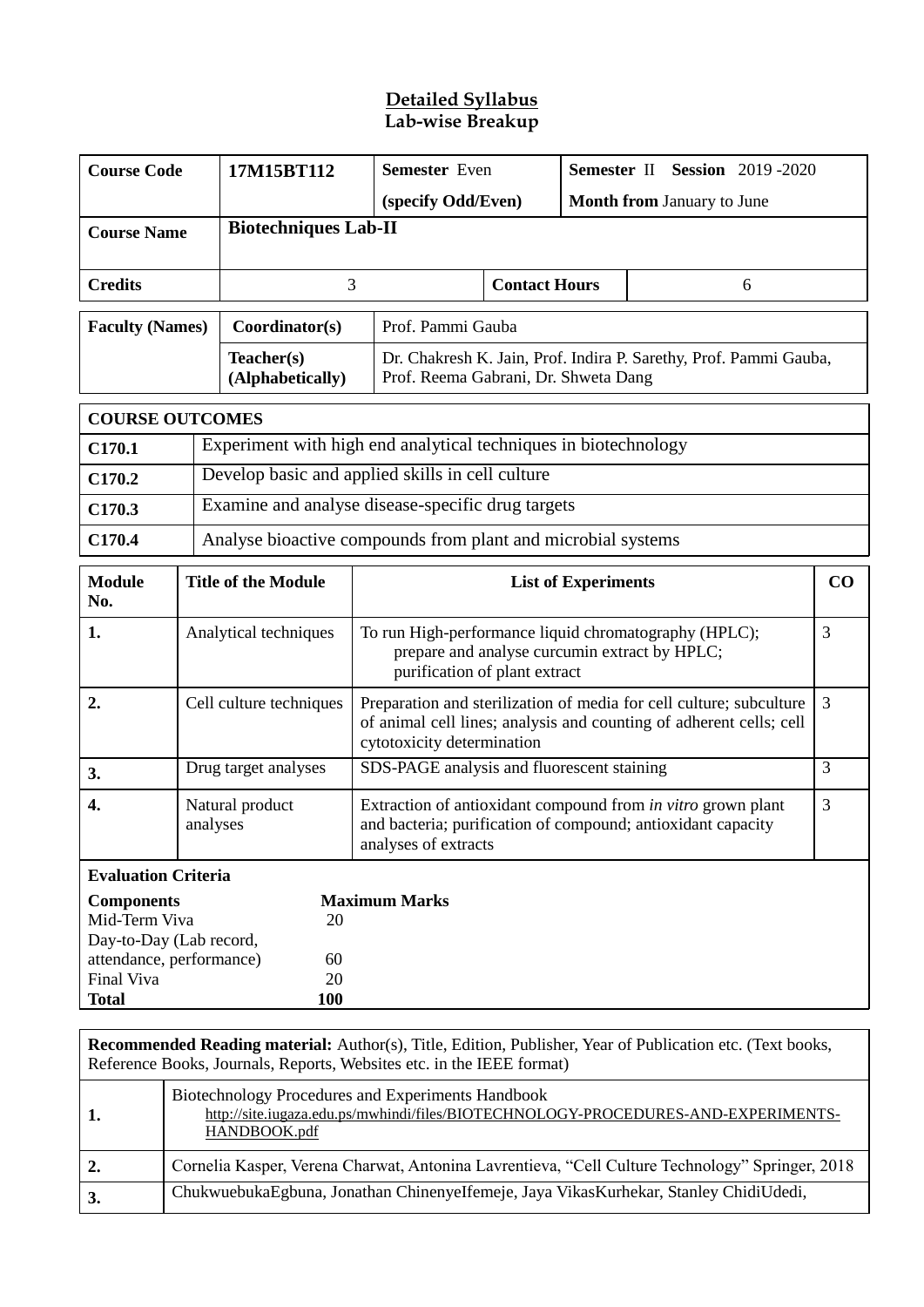| Shashank Kumar, "Phytochemistry Volume 2" Apple Academic Press, 2019          |
|-------------------------------------------------------------------------------|
| Methods standardized in lab                                                   |
| Lab manual on Biotechniques http://inpressco.com/lab-manual-on-biotechniques/ |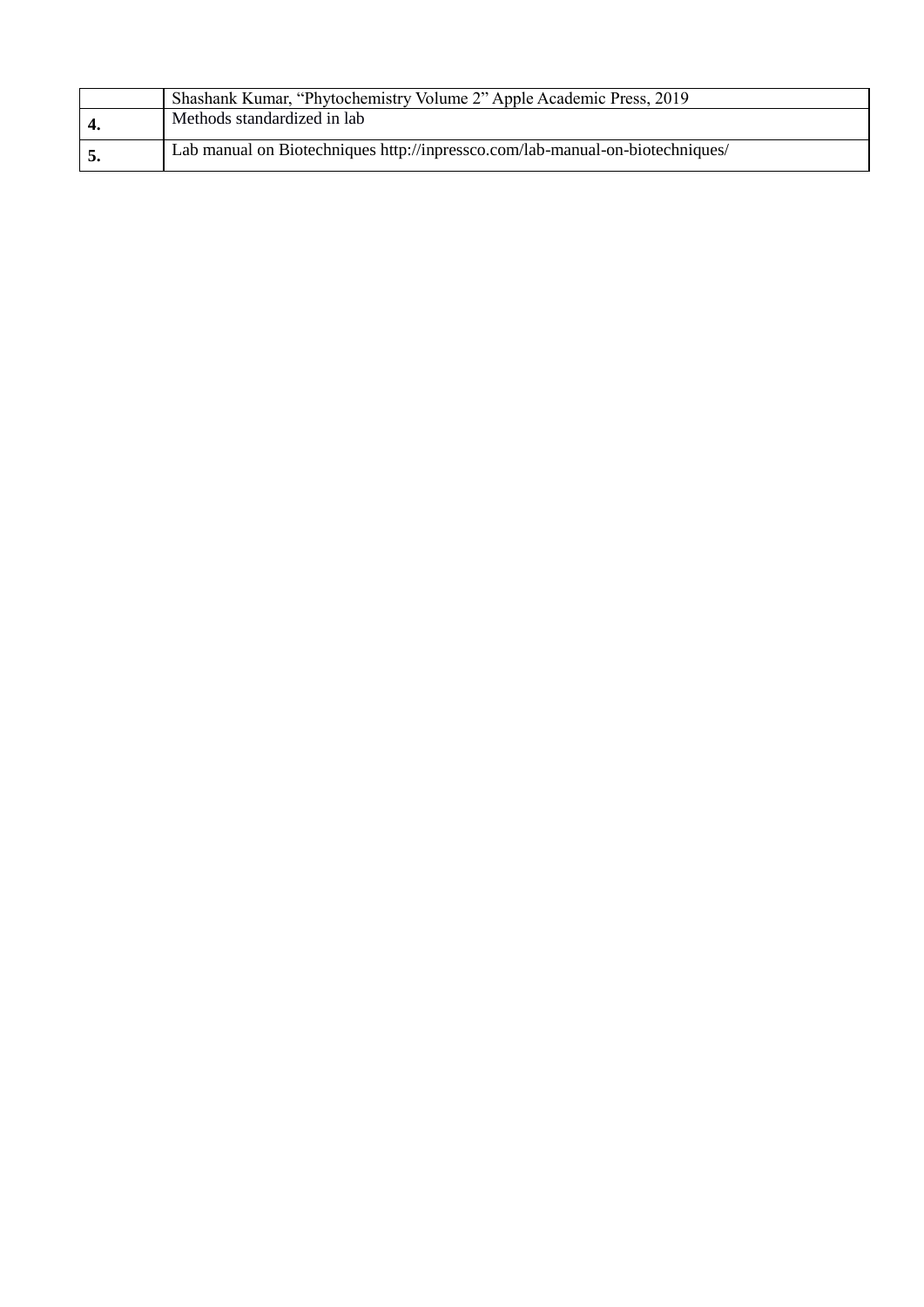|                        |                                                                                          |                                    | <b>Lecture-wise Breakup</b>                                       |                                                                |                                   |                   |                                   |
|------------------------|------------------------------------------------------------------------------------------|------------------------------------|-------------------------------------------------------------------|----------------------------------------------------------------|-----------------------------------|-------------------|-----------------------------------|
| <b>Course Code</b>     |                                                                                          | <b>Semester EVEN</b><br>17M17BT112 |                                                                   |                                                                | <b>Semester II sem, XI (Dual)</b> |                   |                                   |
|                        |                                                                                          |                                    |                                                                   |                                                                | <b>Session</b> 2019-20            |                   |                                   |
|                        |                                                                                          |                                    |                                                                   |                                                                |                                   |                   | <b>Month from January to June</b> |
| <b>Course Name</b>     |                                                                                          | <b>Project Based Learning-I</b>    |                                                                   |                                                                |                                   |                   |                                   |
| <b>Credits</b>         |                                                                                          | 2                                  | <b>Contact Hours</b>                                              |                                                                | 2                                 |                   |                                   |
| <b>Faculty (Names)</b> |                                                                                          | Coordinator(s)                     | Dr Ashwani Mathur                                                 |                                                                |                                   |                   |                                   |
|                        |                                                                                          | Teacher(s)<br>(Alphabetically)     | Dr Ashwani Mathur                                                 |                                                                |                                   |                   |                                   |
| <b>COURSE OUTCOMES</b> |                                                                                          |                                    |                                                                   |                                                                |                                   |                   | <b>COGNITIVE</b><br><b>LEVELS</b> |
| CO <sub>1</sub>        | Select biotechnological problems based on literature                                     |                                    |                                                                   |                                                                |                                   |                   | Applying Level<br>Level III       |
| CO <sub>2</sub>        |                                                                                          |                                    | Interpret scientific data to address the biotechnological problem |                                                                | Evaluate level<br>Level V         |                   |                                   |
| CO <sub>3</sub>        | Demonstrate an ability to function in a task oriented team with<br>distribution of roles |                                    |                                                                   | Understanding Level 2                                          |                                   |                   |                                   |
| CO <sub>4</sub>        | and project report                                                                       |                                    |                                                                   | Analyze the research finding and conclude through presentation |                                   | Analyzing Level 4 |                                   |

 $\overline{\phantom{a}}$ 

**Detailed Syllabus**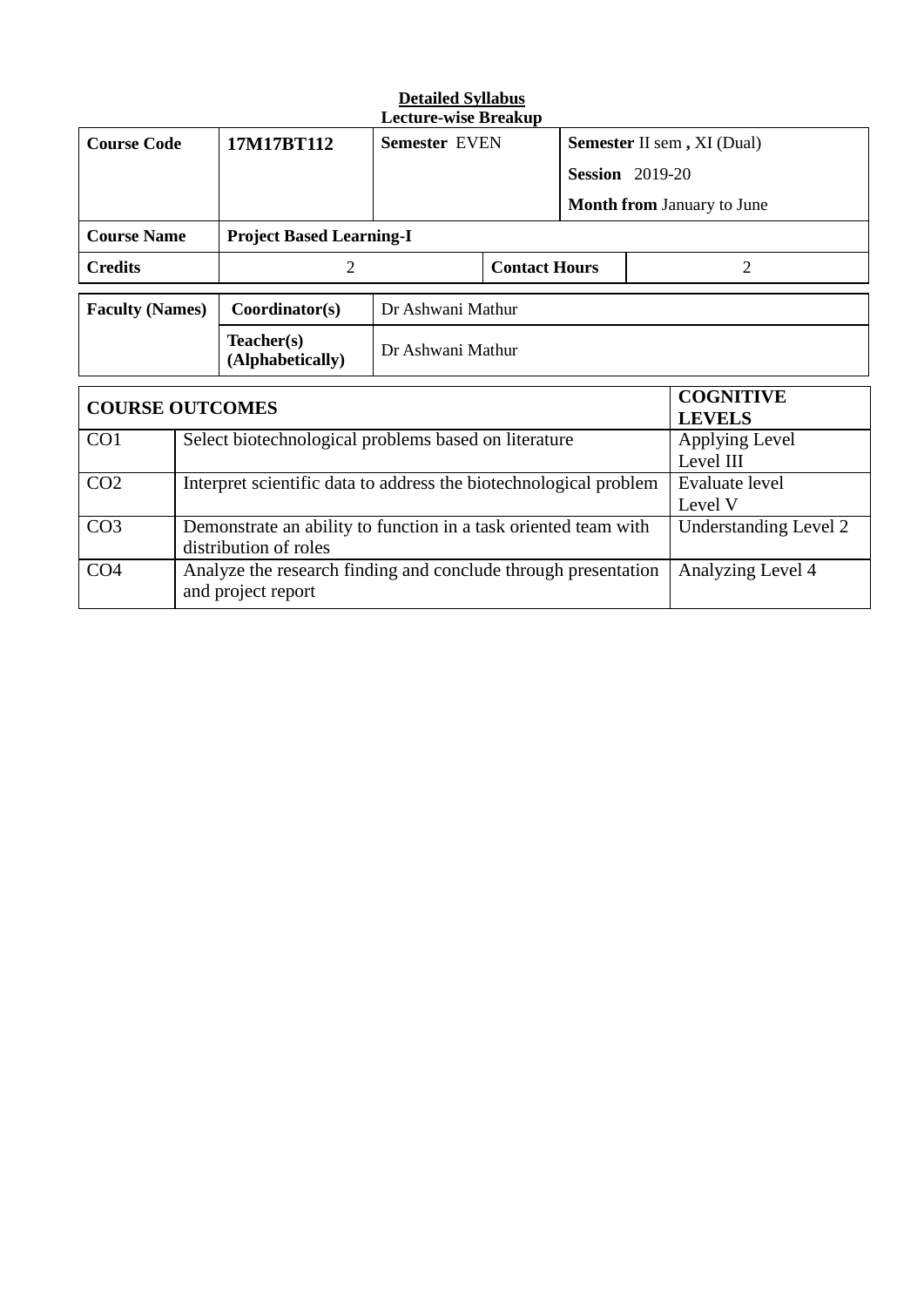|                        |                                                     | <b>Detailed Syllabus</b> |                      |                                                                            |   |
|------------------------|-----------------------------------------------------|--------------------------|----------------------|----------------------------------------------------------------------------|---|
| <b>Course Code</b>     | 14M1NBT235/18<br><b>Semester</b> : Even<br>M12BT113 |                          |                      | <b>Semester II</b> Session 2019 -2020<br><b>Month from January to June</b> |   |
| <b>Course Name</b>     | <b>Nutraceuticals</b>                               |                          |                      |                                                                            |   |
| <b>Credits</b>         | $3-0-0$                                             |                          | <b>Contact Hours</b> |                                                                            | 3 |
| <b>Faculty (Names)</b> | Coordinator(s)                                      | Dr. Smriti Gaur          |                      |                                                                            |   |
|                        | Teacher(s)<br>(Alphabetically)                      | Dr. Smriti Gaur          |                      |                                                                            |   |

|                 | <b>COURSE OUTCOMES</b>                                                                                      |  |  |  |  |
|-----------------|-------------------------------------------------------------------------------------------------------------|--|--|--|--|
| CO <sub>1</sub> | Compare the traditional and modern trends in the nutraceutical Industry.                                    |  |  |  |  |
| CO <sub>2</sub> | Evaluate the mechanism of action of micronutrients and phytochemicals in prevention of chronic<br>diseases. |  |  |  |  |
| CO <sub>3</sub> | Explain the health benefits of microbial and algal nutraceuticals.                                          |  |  |  |  |
| CO <sub>4</sub> | Compare nutraceuticals and health food products in Indian and international market.                         |  |  |  |  |

| <b>Module No.</b> | <b>Title of the Module</b>                                                     | <b>Topics in the Module</b>                                                                                                                                                                                                                                                                                                                                                                                                                                 | No. of Lectures for the<br>module |
|-------------------|--------------------------------------------------------------------------------|-------------------------------------------------------------------------------------------------------------------------------------------------------------------------------------------------------------------------------------------------------------------------------------------------------------------------------------------------------------------------------------------------------------------------------------------------------------|-----------------------------------|
| 1.                | <b>Nutraceuticals and</b><br><b>Functional Food: An</b><br><b>Introduction</b> | Historical<br>perspective,<br>classification, scope $\&$<br>future prospects. Applied<br>of<br>aspects<br>the<br>Science.<br>Nutraceutical<br>Sources of Nutraceuticals,<br>The link between nutrition<br>and medicine.                                                                                                                                                                                                                                     | 4                                 |
| 2.                | <b>Nutrient Components of</b><br>Food                                          | Bioactive Carbohydrates:<br>Polysaccharides, Soluble<br>Fibers, Insoluble Fiber,<br>Resistant<br>Starch,<br>Prebiotics,<br>Slowly<br>Digestible Starch.<br>Bioactive Lipids: MUFA,<br>PUFA, Omega 3 and 6<br>Fatty Acid, Conjugated<br>Linoleic Acid(CLA).<br><b>Bioactive</b><br>Peptides:<br>Sources, Isolation and<br>Purification<br>methods.<br>Antihypertensive,<br>Antioxidant,<br>Antimicrobial, Anticancer<br>and<br>immunomodulating<br>Peptides. | 10                                |
| 3.                | <b>Nutraceuticals of Plant</b><br>Origin                                       | Plant<br>secondary<br>metabolites, classification<br>and sub-classification -                                                                                                                                                                                                                                                                                                                                                                               | 5                                 |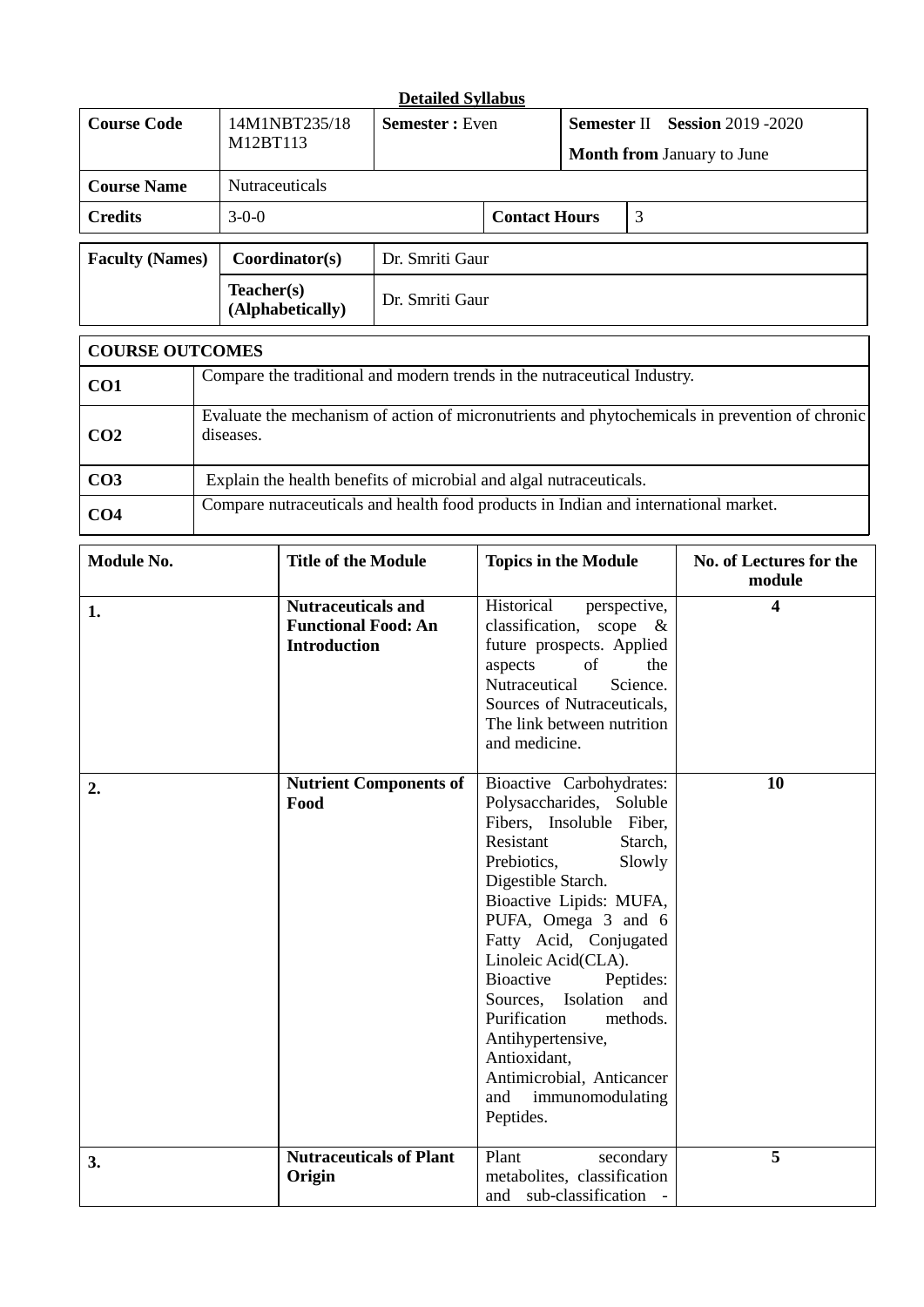|                                                                                           |                                                                            | phenols, Terpenoids, uses<br>and                                                                                                                                                                                                                                                                                                                                                 |    |   |
|-------------------------------------------------------------------------------------------|----------------------------------------------------------------------------|----------------------------------------------------------------------------------------------------------------------------------------------------------------------------------------------------------------------------------------------------------------------------------------------------------------------------------------------------------------------------------|----|---|
|                                                                                           |                                                                            | Preventive role in diseases                                                                                                                                                                                                                                                                                                                                                      |    |   |
| 4.                                                                                        | <b>Nutraceuticals of Animal</b><br>Origin                                  | Animal<br>metabolites<br>Examples:<br>Chitin,<br>Chitosan,<br>Glucosamine,<br>Chondroitin<br>Sulphate,<br>uses and applications in<br>preventive medicine and<br>treatment.                                                                                                                                                                                                      |    | 5 |
| 5.                                                                                        | <b>Microbial and Algal</b><br><b>Nutraceuticals</b>                        | Concept of probiotics -<br>principle,<br>mechanism,<br>production<br>and<br>technology involved and<br>health<br>benefits<br>of<br>probiotics. Synbiotics for<br>maintaining good health.<br>Algae as source of omega<br>- 3 fatty acids, proteins,<br>fibers,<br>antioxidants,<br>vitamins and minerals -<br>Chlorella,<br>examples:<br>Haematococcus,<br>Spirulina, Dunaliella |    | 6 |
| 6.                                                                                        | Nutraceuticlas and<br>Diseases (specific foods<br>and food products)       | Tea,<br>Garlic,<br>Honey,<br>Flaxseed,<br>Mushroom,<br>Barley, Grape seed extract<br>and Lycopene and their<br>preventive<br>role<br>in<br>cardiovascular<br>diseases,<br>Metabolic<br>disorders,<br>Cancer, Bone health, skin<br>diseases etc.                                                                                                                                  |    | 8 |
| 7                                                                                         | <b>Nutraceutical Industry</b><br>and Market Information                    | of<br>Concept<br>cosmoceuticals<br>and<br>aquaceuticals,<br>Nutraceutical industries in<br>India and abroad (study of<br>reputed Indian and<br>5 <sup>5</sup><br>International<br>industries<br>involved in production<br>development<br>and<br>of<br>nutraceuticals<br>and<br>functional foods).                                                                                |    | 4 |
|                                                                                           |                                                                            |                                                                                                                                                                                                                                                                                                                                                                                  | 42 |   |
|                                                                                           |                                                                            | <b>Total number of Lectures</b>                                                                                                                                                                                                                                                                                                                                                  |    |   |
| <b>Evaluation Criteria</b>                                                                |                                                                            |                                                                                                                                                                                                                                                                                                                                                                                  |    |   |
| <b>Components</b><br>T1<br>T <sub>2</sub><br><b>End Semester Examination</b><br><b>TA</b> | <b>Maximum Marks</b><br>20<br>20<br>35<br>25 (Assignment, report and viva) |                                                                                                                                                                                                                                                                                                                                                                                  |    |   |
| <b>Total</b>                                                                              | <b>100</b>                                                                 |                                                                                                                                                                                                                                                                                                                                                                                  |    |   |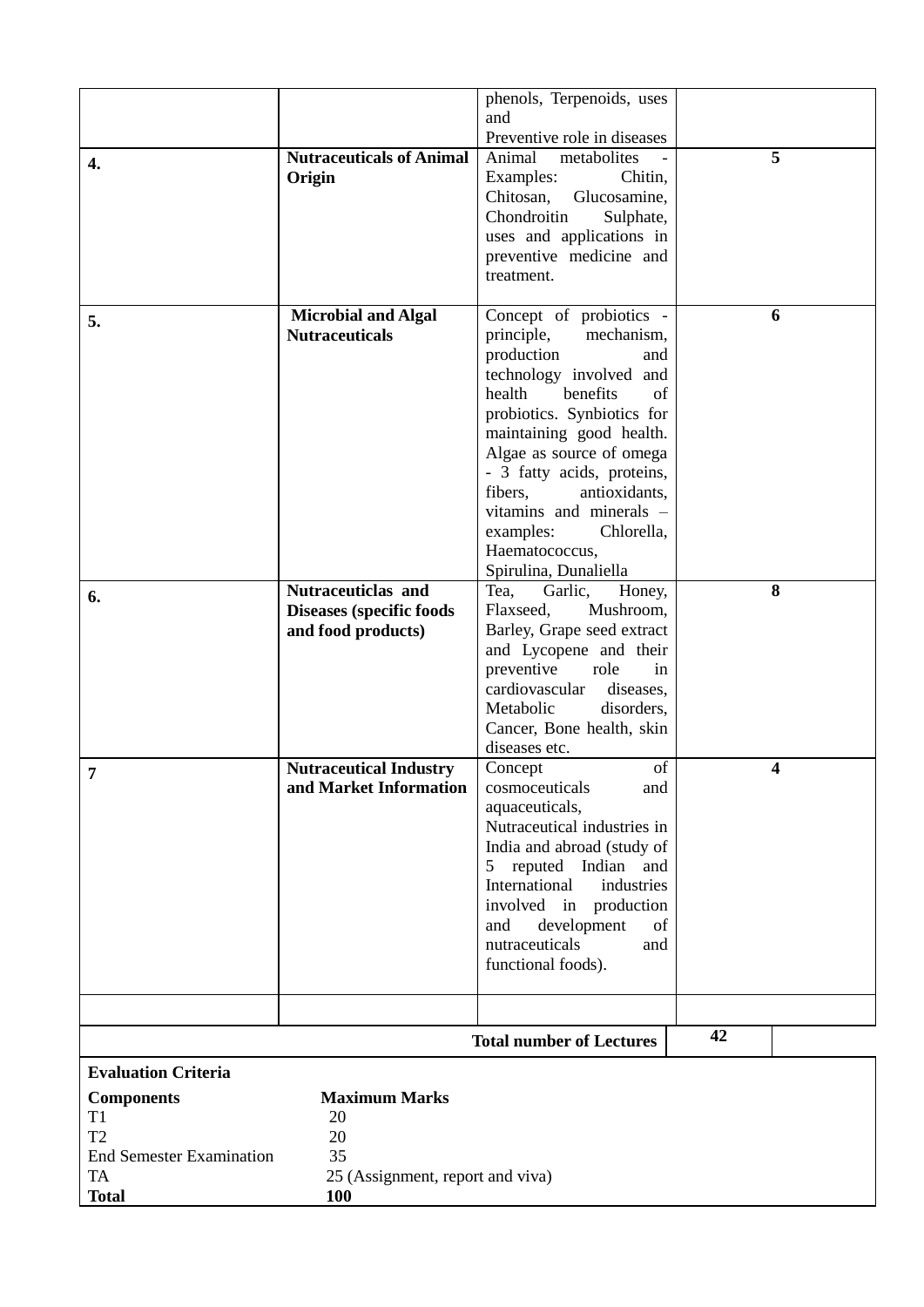|    | <b>Recommended Reading material:</b> Author(s), Title, Edition, Publisher, Year of Publication etc. (Text books,<br>Reference Books, Journals, Reports, Websites etc. in the IEEE format) |  |  |  |  |  |
|----|-------------------------------------------------------------------------------------------------------------------------------------------------------------------------------------------|--|--|--|--|--|
| 1. | Wildman, R.E.C. ed. Handbook of Nutraceuticals and Functional Foods, CRCPress, Boca Raton,                                                                                                |  |  |  |  |  |
|    | 2000.                                                                                                                                                                                     |  |  |  |  |  |
| 2. | R. E. Aluko, Functional foods and Nutraceuticals, Springer, 2012                                                                                                                          |  |  |  |  |  |
| 3. | Yashwant V Pathak, Handbook of Nutraceuticals, CRC Press, 2010                                                                                                                            |  |  |  |  |  |
| 4. | Shibamoto T. Functional food and health, Oxford University Press, 2008.                                                                                                                   |  |  |  |  |  |
| 5. | Goldberg, I. Functional Foods: Designer Foods, Pharma foods, Nutraceuticals, Chapman & Hall,                                                                                              |  |  |  |  |  |
|    | 1994.                                                                                                                                                                                     |  |  |  |  |  |
| 6. | Robert E.C. Handbook of Nutraceuticals and Functional Foods. 2 <sup>nd</sup> Ed. Wildman, 2006.                                                                                           |  |  |  |  |  |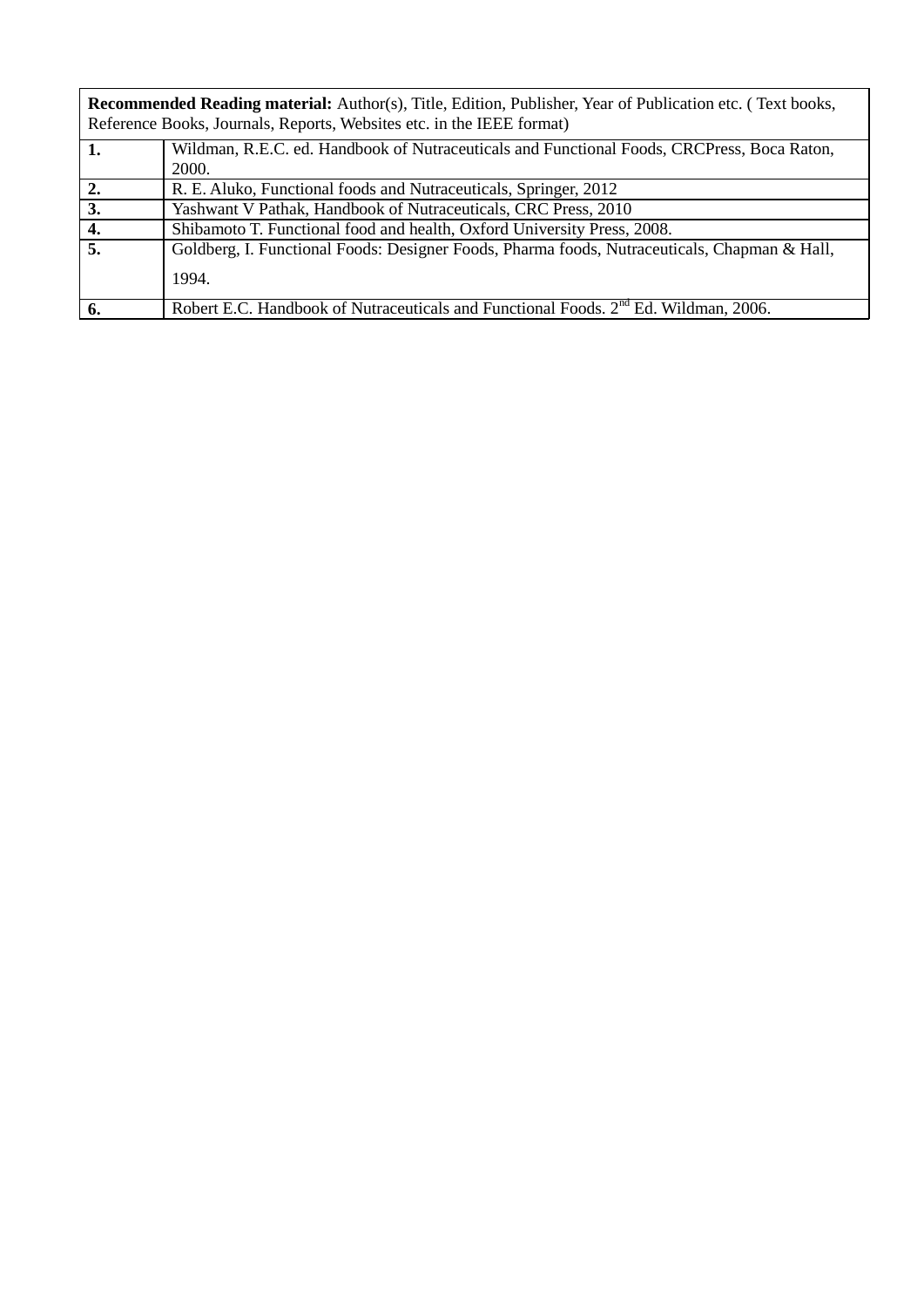| <b>Course Code</b>     |                                                                                                                                                                                                                                                                                                                                                                                                                                                                                                                                                                | 19M12BT111                                                     | Semester EVEN               |                                                                                                                                                                                                                                  | <b>Semester II Session 2019-2020</b> |   |                                             |                                   |                            |
|------------------------|----------------------------------------------------------------------------------------------------------------------------------------------------------------------------------------------------------------------------------------------------------------------------------------------------------------------------------------------------------------------------------------------------------------------------------------------------------------------------------------------------------------------------------------------------------------|----------------------------------------------------------------|-----------------------------|----------------------------------------------------------------------------------------------------------------------------------------------------------------------------------------------------------------------------------|--------------------------------------|---|---------------------------------------------|-----------------------------------|----------------------------|
|                        |                                                                                                                                                                                                                                                                                                                                                                                                                                                                                                                                                                |                                                                |                             |                                                                                                                                                                                                                                  |                                      |   |                                             | <b>Month from January to June</b> |                            |
| <b>Course Name</b>     |                                                                                                                                                                                                                                                                                                                                                                                                                                                                                                                                                                |                                                                |                             | Natural Products and Bioprospecting                                                                                                                                                                                              |                                      |   |                                             |                                   |                            |
| <b>Credits</b>         |                                                                                                                                                                                                                                                                                                                                                                                                                                                                                                                                                                | 3                                                              |                             |                                                                                                                                                                                                                                  | <b>Contact Hours</b>                 |   | 3                                           |                                   |                            |
| <b>Faculty (Names)</b> |                                                                                                                                                                                                                                                                                                                                                                                                                                                                                                                                                                | Coordinator(s)                                                 |                             | Dr. Garima Mathur                                                                                                                                                                                                                |                                      |   |                                             |                                   |                            |
|                        |                                                                                                                                                                                                                                                                                                                                                                                                                                                                                                                                                                | Teacher(s)<br>(Alphabetically)                                 |                             | Dr. Garima Mathur                                                                                                                                                                                                                |                                      |   |                                             |                                   |                            |
| <b>COURSE OUTCOMES</b> |                                                                                                                                                                                                                                                                                                                                                                                                                                                                                                                                                                |                                                                |                             |                                                                                                                                                                                                                                  |                                      |   |                                             |                                   | <b>COGNITIVE LEVELS</b>    |
| CO <sub>1</sub>        |                                                                                                                                                                                                                                                                                                                                                                                                                                                                                                                                                                |                                                                |                             | Explain various natural products sources                                                                                                                                                                                         |                                      |   |                                             |                                   | Understand level (C2)      |
| CO <sub>2</sub>        |                                                                                                                                                                                                                                                                                                                                                                                                                                                                                                                                                                | and characterization of compounds                              |                             | Identify appropriate method for production of natural products                                                                                                                                                                   |                                      |   |                                             | Apply level $(C3)$                |                            |
| CO <sub>3</sub>        |                                                                                                                                                                                                                                                                                                                                                                                                                                                                                                                                                                |                                                                |                             | Examine Bioprospecting potential of natural resources                                                                                                                                                                            |                                      |   |                                             |                                   | Analyze level (C4)         |
| CO <sub>4</sub>        | regulations                                                                                                                                                                                                                                                                                                                                                                                                                                                                                                                                                    |                                                                |                             | Assess the products as per national and international agreements and                                                                                                                                                             |                                      |   |                                             |                                   | <b>Evaluate level (C5)</b> |
| <b>Module</b><br>No.   | <b>Title</b><br><b>Module</b>                                                                                                                                                                                                                                                                                                                                                                                                                                                                                                                                  | the<br><b>of</b>                                               | <b>Topics in the Module</b> |                                                                                                                                                                                                                                  |                                      |   | No. of<br><b>Lectures for</b><br>the module |                                   |                            |
| 1.                     | and                                                                                                                                                                                                                                                                                                                                                                                                                                                                                                                                                            | <b>Introduction to</b><br>natural products<br>bioprospecting   |                             | Introduction to natural products science, History of the<br>field, primary and secondary metabolites, characteristics of<br>natural products                                                                                     |                                      |   |                                             | 5                                 |                            |
| 2.                     | and their                                                                                                                                                                                                                                                                                                                                                                                                                                                                                                                                                      | <b>Plant derived</b><br>natural products<br>classification     | bioactivities               | Biogenetic classification of natural products (Alkaloids,<br>Phenylpropanoids, Polyketides and fatty acids, Terpenoids),<br>therapeutically important natural products with interesting                                          |                                      |   |                                             |                                   | 10                         |
| 3.                     | <b>Bioactive</b><br>and marine<br>sources                                                                                                                                                                                                                                                                                                                                                                                                                                                                                                                      | compounds from<br>microorganisms                               |                             | Antibiotic and non-antibiotic drugs from microorganisms<br>and marine sources, microbial phytotoxins, Genetically<br>engineered natural products                                                                                 |                                      |   |                                             | 5                                 |                            |
| 4.                     | <b>Industrial</b>                                                                                                                                                                                                                                                                                                                                                                                                                                                                                                                                              | applications of<br>natural products                            |                             | Case studies on production and applications of important<br>natural products: Vinka alkaloids, morphine, cocaine,<br>cyclopamine, Reseveratrol, Genistein, tea catechins                                                         |                                      |   |                                             |                                   | 8                          |
| 5.                     |                                                                                                                                                                                                                                                                                                                                                                                                                                                                                                                                                                | <b>Bioprospecting in</b><br>development of<br>natural products |                             | current aspects of bioprospecting in development of natural<br>products from medicinal plants, marine ecosystem and<br>microbial population, Screening concepts, extraction,<br>isolation of natural products, Bioassay-directed |                                      |   |                                             | 8                                 |                            |
| 6.                     | fractionation of natural products depicting examples.<br>legal issues with bio-prospecting, understanding biopiracy,<br><b>Conventions and</b><br>International law regulating bio-prospecting (Convention on<br>regulations in<br>Biological Diversity, Rio Earth Summit, Declaration on the<br><b>Bioprospecting</b><br>Rights of Indigenous Peoples, Nagoya Protocol), Indian law<br>regulating bio-prospecting, Prior approval from the<br>National Biodiversity Authority, Prior Intimation to the<br>State Biodiversity Board, critical analysis of bio- |                                                                |                             |                                                                                                                                                                                                                                  |                                      | 6 |                                             |                                   |                            |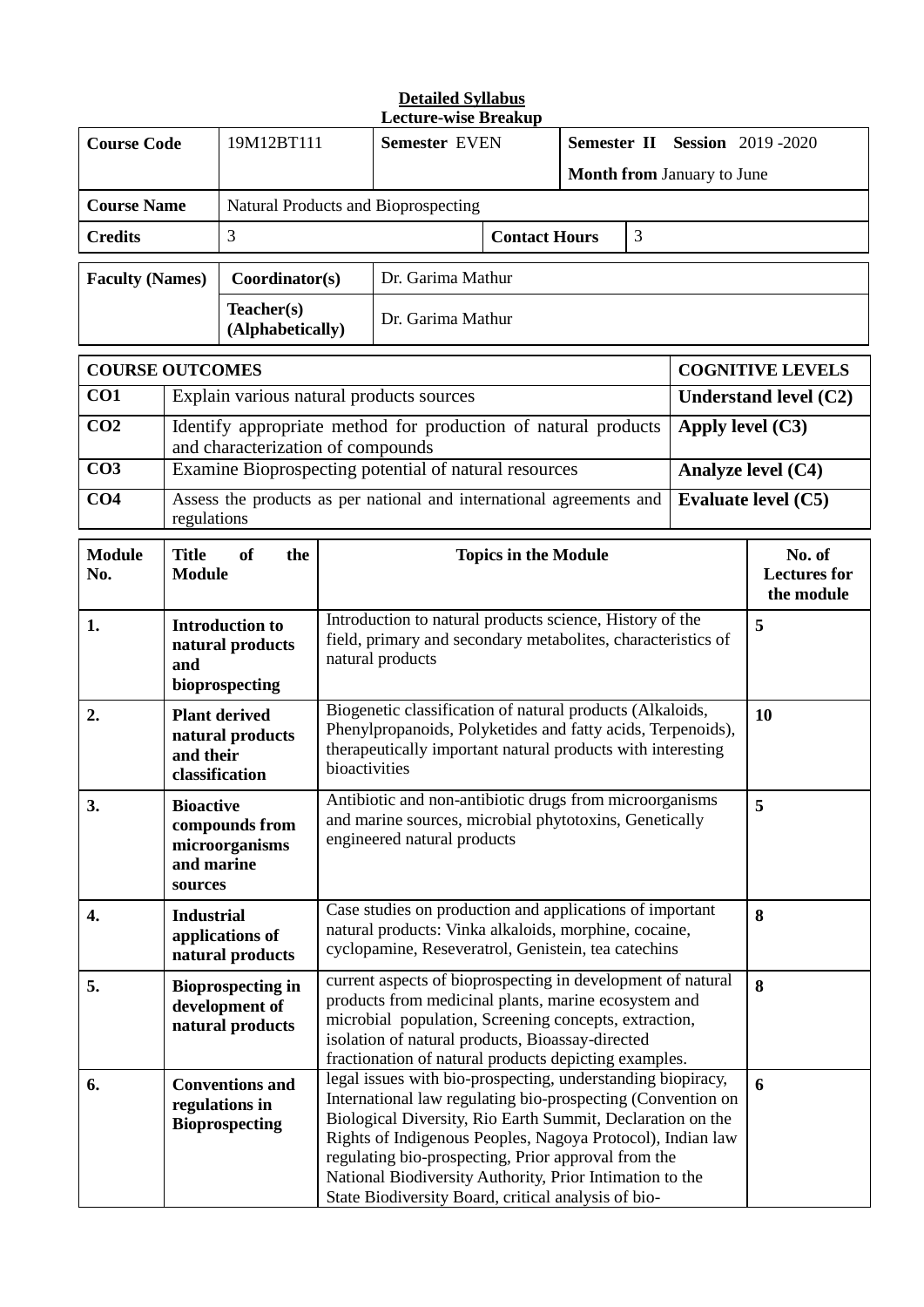|                  |                                               | prospecting regime in India                                                                                                                                                               |    |
|------------------|-----------------------------------------------|-------------------------------------------------------------------------------------------------------------------------------------------------------------------------------------------|----|
|                  | <b>Total number of Lectures</b>               |                                                                                                                                                                                           | 42 |
|                  | <b>Evaluation Criteria</b>                    |                                                                                                                                                                                           |    |
|                  | <b>Components</b>                             | <b>Maximum Marks</b>                                                                                                                                                                      |    |
| T1               |                                               | 20                                                                                                                                                                                        |    |
| T <sub>2</sub>   |                                               | 20                                                                                                                                                                                        |    |
|                  | <b>End Semester Examination</b>               | 35                                                                                                                                                                                        |    |
| TA.              |                                               | 25 (Assignment 1, Assignment 2, Quiz)                                                                                                                                                     |    |
| <b>Total</b>     |                                               | <b>100</b>                                                                                                                                                                                |    |
|                  |                                               | <b>Recommended Reading material:</b> Author(s), Title, Edition, Publisher, Year of Publication etc. (Text books,<br>Reference Books, Journals, Reports, Websites etc. in the IEEE format) |    |
| 1.               | Natural Products from Plants, CRC Press, 2006 | Leland J. Cseke, Ara Kirakosyan, Peter B. Kaufman, Sara Warber, James A. Duke, Harry L. Brielmann.                                                                                        |    |
| $\overline{2}$ . | Applications. Narosa Publishing house, 2014.  | Sujata V. Bhat, Bhimsen A. Nagasampagi, Meenakshi Sivakumar. Natural Products: Chemistry and                                                                                              |    |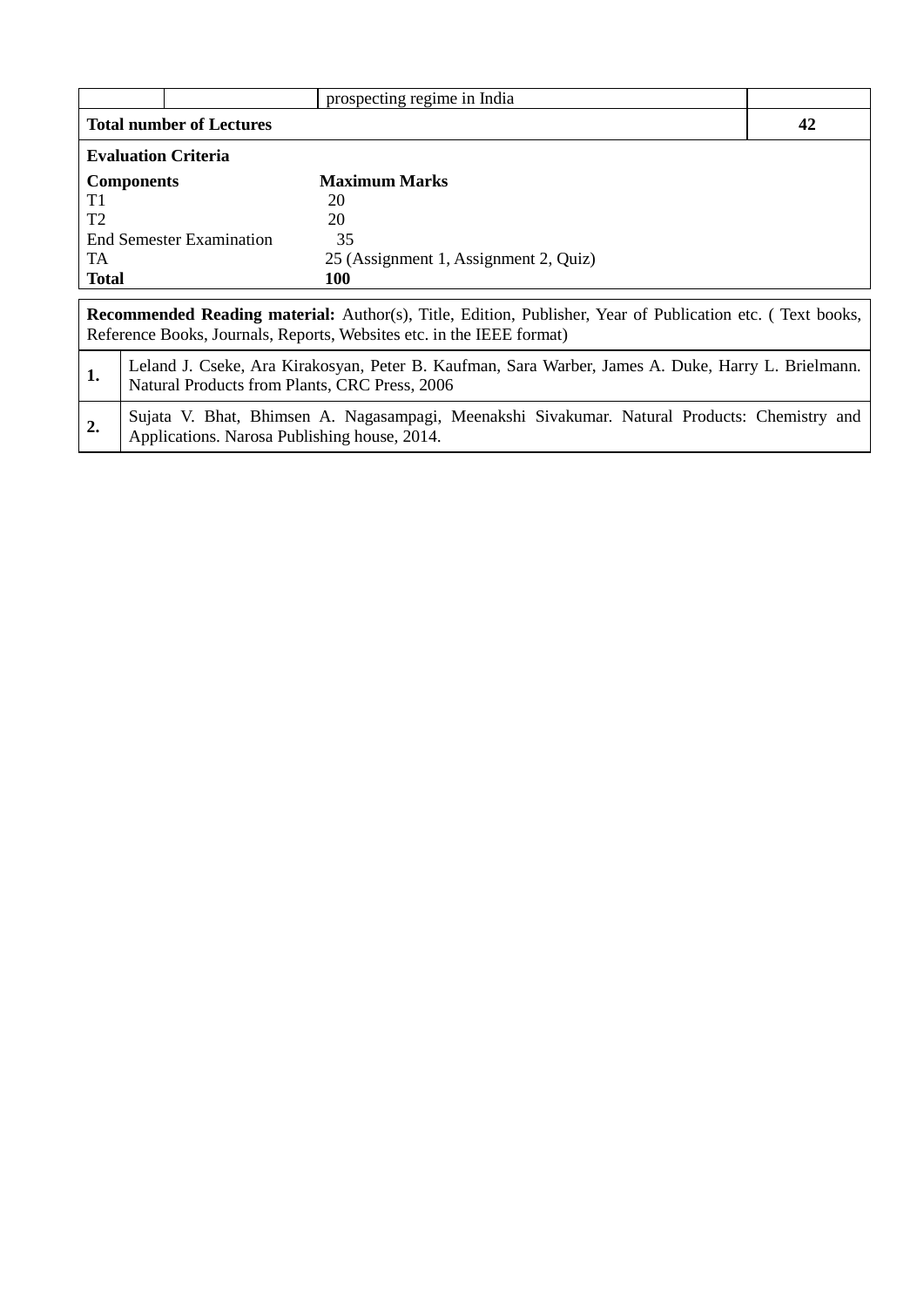| <b>Course Code</b> | 19M13HS111                                | <b>Semester</b> Even |                      | Semester II, DD VIII              |
|--------------------|-------------------------------------------|----------------------|----------------------|-----------------------------------|
|                    |                                           | (specify Odd/Even)   |                      | <b>Session</b> 2019 -2020         |
|                    |                                           |                      |                      | <b>Month from January to June</b> |
| <b>Course Name</b> | <b>English For Research Paper Writing</b> |                      |                      |                                   |
| <b>Credits</b>     | $2(2-0-0)$                                |                      | <b>Contact Hours</b> |                                   |

| <b>Faculty</b> | Coordinator(s)                 | Ms. Rashmi Jacob |
|----------------|--------------------------------|------------------|
| (Names)        | Teacher(s)<br>(Alphabetically) | Ms. Rashmi Jacob |

|                 | <b>COURSE OUTCOMES</b>                                                                                                     |  |  |  |  |  |
|-----------------|----------------------------------------------------------------------------------------------------------------------------|--|--|--|--|--|
| CO <sub>1</sub> | To understand the aspects of grammar and language needed to write a paper.                                                 |  |  |  |  |  |
| CO <sub>2</sub> | To have improved Writing Skills with proper grammar usage                                                                  |  |  |  |  |  |
| CO <sub>3</sub> | To have knowledge of what to write in each section of a paper after careful analysis of<br><b>Literature Review</b>        |  |  |  |  |  |
| CO <sub>4</sub> | To be adept in skills needed to write a title, abstract and introduction, methods,  <br>discussion, results and conclusion |  |  |  |  |  |
| CO <sub>5</sub> | To be capable of drafting a refined research paper after editing and proofreading                                          |  |  |  |  |  |

| <b>Module</b>    | <b>Title</b><br><b>of</b><br>the | <b>Topics in the Module</b>           | No.<br><b>of</b> |
|------------------|----------------------------------|---------------------------------------|------------------|
| No.              | <b>Module</b>                    |                                       | Lectures for     |
|                  |                                  |                                       | the module       |
| 1.               | Grammar & Usage                  | Structure of English Language         | 6                |
|                  |                                  | Voice & Tense                         |                  |
|                  |                                  | <b>SVOCA</b>                          |                  |
|                  |                                  | Sense & Sense Relations in English    |                  |
|                  |                                  | <b>Enhancing Vocabulary</b>           |                  |
|                  |                                  | Connotation, Denotation & Collocation |                  |
| 2.               | <b>Elements of Paper</b>         | Planning & Preparation                | 6                |
|                  | Writing                          | Word Order                            |                  |
|                  |                                  | <b>Breaking Long Sentences</b>        |                  |
|                  |                                  | <b>Structuring Paragraphs</b>         |                  |
|                  |                                  | Being Concise and Removing Redundancy |                  |
| 3.               | $\&$<br>Paraphrasing             | <b>Highlighting Your Findings</b>     | $\overline{4}$   |
|                  | Writing                          | Paraphrasing and Plagiarism           |                  |
|                  |                                  | Sections of a Paper                   |                  |
|                  |                                  | Abstracts; Introduction               |                  |
| $\overline{4}$ . | $\sigma$<br>Process              | <b>Review of Literature</b>           | $\overline{4}$   |
|                  | Writing                          | Methods                               |                  |
|                  |                                  | Results                               |                  |
|                  |                                  | Discussion                            |                  |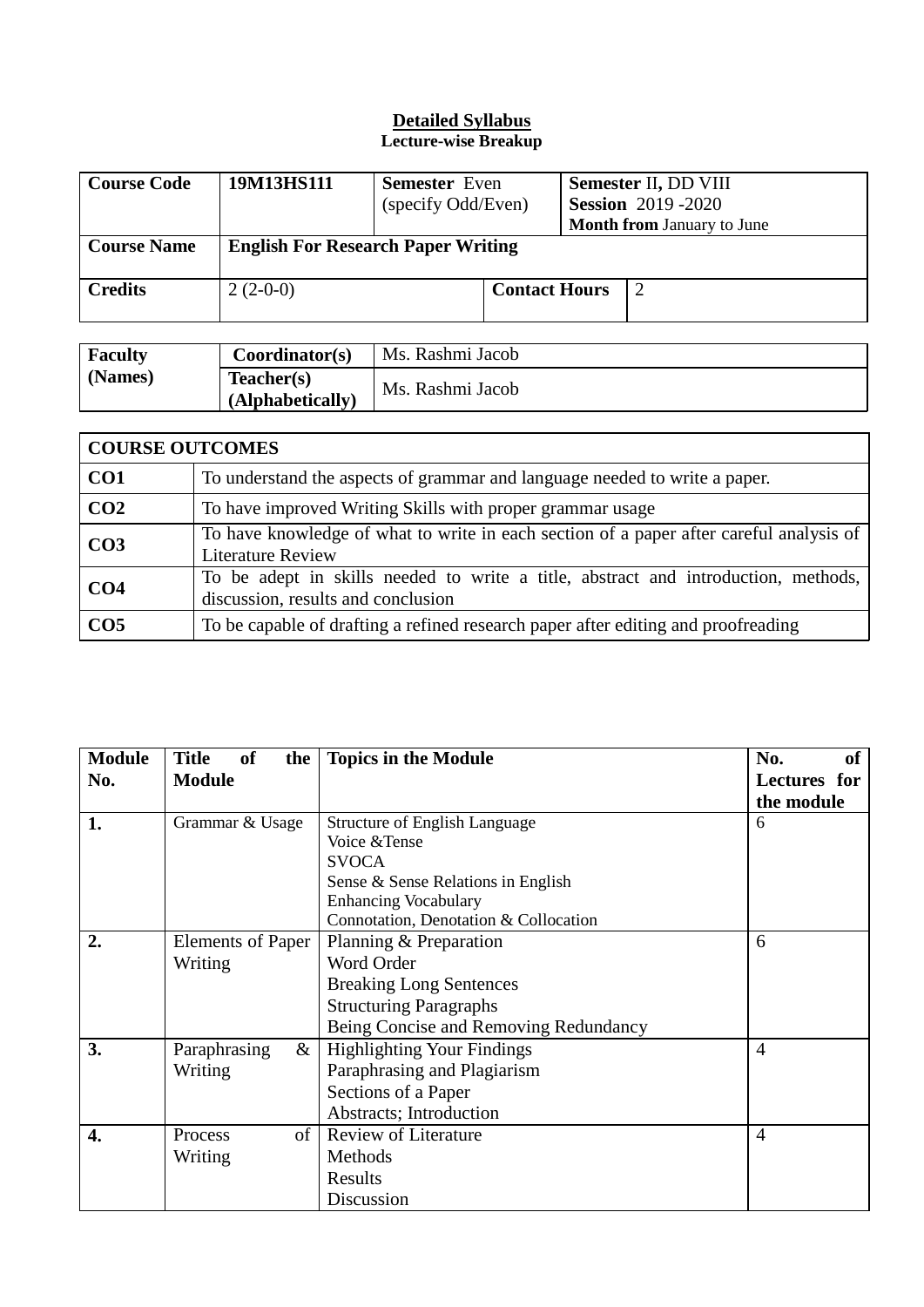|                   |                                 | Conclusion                                       |                |
|-------------------|---------------------------------|--------------------------------------------------|----------------|
| 5.                | KeySkills Needed                | Key skills needed when writing a Title           | $\overline{4}$ |
|                   |                                 | Key skills needed when Writing an Abstract       |                |
|                   |                                 | Key skills needed when writing an Introduction   |                |
|                   |                                 | Key skills needed when writing a Review of the   |                |
|                   |                                 | Literature                                       |                |
|                   |                                 | Key skills needed when writing Methods & Results |                |
|                   |                                 | Key skills needed when writing Discussion $\&$   |                |
|                   |                                 | Conclusion                                       |                |
| 6.                | Refining<br>the                 | Incorporating useful phrases                     | 4              |
|                   | Paper                           | Editing                                          |                |
|                   |                                 | Proofreading                                     |                |
|                   |                                 | References                                       |                |
|                   |                                 | Annexures                                        |                |
|                   |                                 | Ensuring good quality in submission              |                |
|                   | <b>Total number of Lectures</b> |                                                  | 28             |
|                   | <b>Evaluation Criteria</b>      |                                                  |                |
| <b>Components</b> |                                 | <b>Maximum Marks</b>                             |                |
|                   | Mid Term Examination            | 30                                               |                |
|                   | <b>End Semester Examination</b> | 40                                               |                |
| TA                |                                 | 30 (Assignments & Test)                          |                |
| <b>Total</b>      |                                 | 100                                              |                |

**Recommended Reading material:** Author(s), Title, Edition, Publisher, Year of Publication etc. ( Text books, Reference Books, Journals, Reports, Websites etc. in the IEEE format)

1.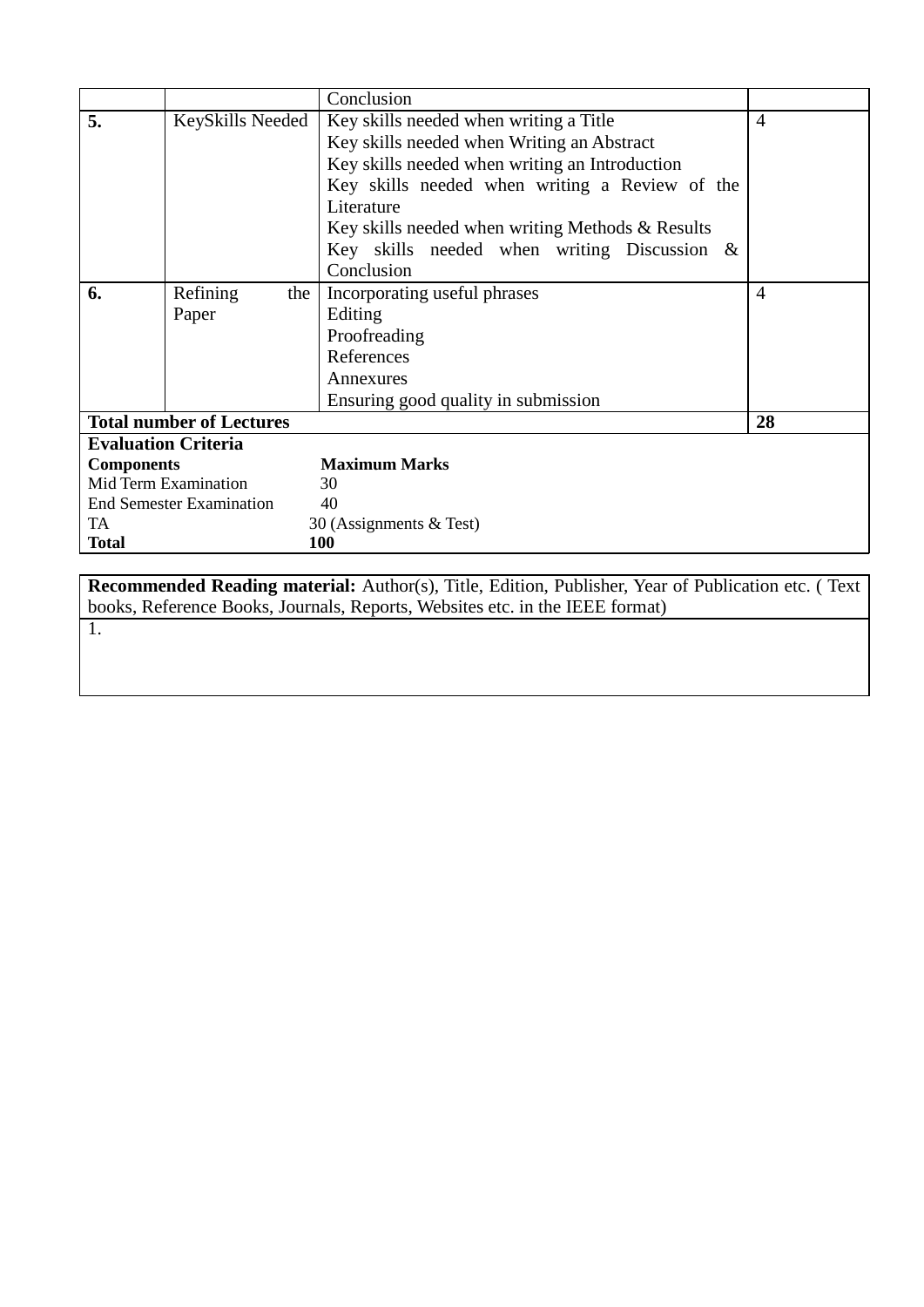|                                                  | <b>Course Code</b><br>Semester Even<br>18M12BT116<br><b>Semester</b> M.Tech Sem II, Integrated Sem<br><b>Session</b> 2019-2020<br>IX<br>(specify Odd/Even)<br><b>Month from January to June</b>                                   |                                                                                                                                                                                                                                          |                             |                                                                                                                                                                                     |                    |                    |                                             |                 |                         |
|--------------------------------------------------|-----------------------------------------------------------------------------------------------------------------------------------------------------------------------------------------------------------------------------------|------------------------------------------------------------------------------------------------------------------------------------------------------------------------------------------------------------------------------------------|-----------------------------|-------------------------------------------------------------------------------------------------------------------------------------------------------------------------------------|--------------------|--------------------|---------------------------------------------|-----------------|-------------------------|
| <b>Course Name</b>                               |                                                                                                                                                                                                                                   | <b>IPR</b> in Biotechnology                                                                                                                                                                                                              |                             |                                                                                                                                                                                     |                    |                    |                                             |                 |                         |
| 3<br><b>Contact Hours</b><br><b>Credits</b><br>3 |                                                                                                                                                                                                                                   |                                                                                                                                                                                                                                          |                             |                                                                                                                                                                                     |                    |                    |                                             |                 |                         |
| <b>Faculty (Names)</b>                           |                                                                                                                                                                                                                                   | Coordinator(s)                                                                                                                                                                                                                           |                             | Dr. Indira P. Sarethy                                                                                                                                                               |                    |                    |                                             |                 |                         |
|                                                  |                                                                                                                                                                                                                                   | Teacher(s)<br>(Alphabetically)                                                                                                                                                                                                           |                             | Dr. Indira P. Sarethy                                                                                                                                                               |                    |                    |                                             |                 |                         |
| <b>COURSE OUTCOMES</b>                           |                                                                                                                                                                                                                                   |                                                                                                                                                                                                                                          |                             |                                                                                                                                                                                     |                    |                    |                                             |                 | <b>COGNITIVE LEVELS</b> |
| CO1                                              |                                                                                                                                                                                                                                   | related laws and systems                                                                                                                                                                                                                 |                             | Explain and interpret the types of intellectual property rights,                                                                                                                    |                    |                    |                                             | Understand (C2) |                         |
| CO <sub>2</sub>                                  |                                                                                                                                                                                                                                   |                                                                                                                                                                                                                                          |                             | Apply specific IPR issues pertaining to medical biotechnology                                                                                                                       |                    |                    |                                             | Apply (C3)      |                         |
| CO <sub>3</sub>                                  |                                                                                                                                                                                                                                   |                                                                                                                                                                                                                                          |                             | Evaluate plant and traditional knowledge protection                                                                                                                                 |                    |                    |                                             | Evaluate $(C5)$ |                         |
| CO <sub>4</sub>                                  |                                                                                                                                                                                                                                   | infringements and laws applicable                                                                                                                                                                                                        |                             | Appraise commercialization of intellectual property,                                                                                                                                |                    |                    |                                             | Evaluate $(C5)$ |                         |
| <b>Module</b><br>No.                             | Title of the<br><b>Module</b>                                                                                                                                                                                                     |                                                                                                                                                                                                                                          | <b>Topics in the Module</b> |                                                                                                                                                                                     |                    |                    | No. of<br><b>Lectures</b> for<br>the module |                 |                         |
| 1.                                               | <b>Introduction</b><br>Intellectual Property Rights - their Relevance, Importance<br>and Business Interest to Industry, Academia, Protection of<br>Intellectual Property, Relationship of IPRs with<br>biotechnology              |                                                                                                                                                                                                                                          |                             | $2$ [CO1]                                                                                                                                                                           |                    |                    |                                             |                 |                         |
| 2.                                               | <b>Types of</b><br><b>Intellectual</b><br><b>Property Rights</b>                                                                                                                                                                  |                                                                                                                                                                                                                                          |                             | Patents, Trademarks, Copyrights, Industrial Designs,<br>Geographical Indications, Trade secrets, non-disclosure<br>agreements                                                       |                    |                    |                                             | 2 [CO1]         |                         |
| 3.                                               | <b>Patents</b>                                                                                                                                                                                                                    |                                                                                                                                                                                                                                          |                             | General Introduction to Patents, Patent Terminology, Patent<br>Claims, Patent Life and Geographical Boundaries,<br>Utilization of Intellectual Patents, Licensing of patents        |                    |                    |                                             |                 | 4 [CO1,<br>$CO2$ ]      |
| 4.                                               |                                                                                                                                                                                                                                   | Invention/Discovery, What constitutes Patentable subject<br><b>Elements</b><br>of<br>matter, the Utility, novelty and non-obviousness of an<br>patentability<br>invention, Patentability in Biotechnological Inventions:<br>Case studies |                             |                                                                                                                                                                                     |                    | 2 [CO2,<br>$CO3$ ] |                                             |                 |                         |
| 5.                                               | <b>Preparation and</b><br>Procedural steps to grant of a patent, Process of filing<br><b>Process</b><br>patents in India, PCT application, protocols of application,<br>for<br>pre-grant & post-grant opposition<br>Patenti<br>ng |                                                                                                                                                                                                                                          |                             |                                                                                                                                                                                     | 3 [CO2,<br>$CO3$ ] |                    |                                             |                 |                         |
| 6.                                               |                                                                                                                                                                                                                                   | <b>Patent Search</b>                                                                                                                                                                                                                     |                             | Invention in context of "prior art", Patent Search methods,<br>Patent Databases & Libraries, online tools, Country-wise<br>patent searches (USPTO, EPO, India etc.), patent mapping |                    |                    |                                             |                 | $2$ [CO2,<br>$CO3$ ]    |
| 7.                                               | <b>IPR</b> laws                                                                                                                                                                                                                   |                                                                                                                                                                                                                                          |                             | Basic features of the Indian Patent Act, the Indian<br>Copyright Act, and the Indian Plant Varieties Protection and                                                                 |                    |                    |                                             |                 | 2 [CO1,                 |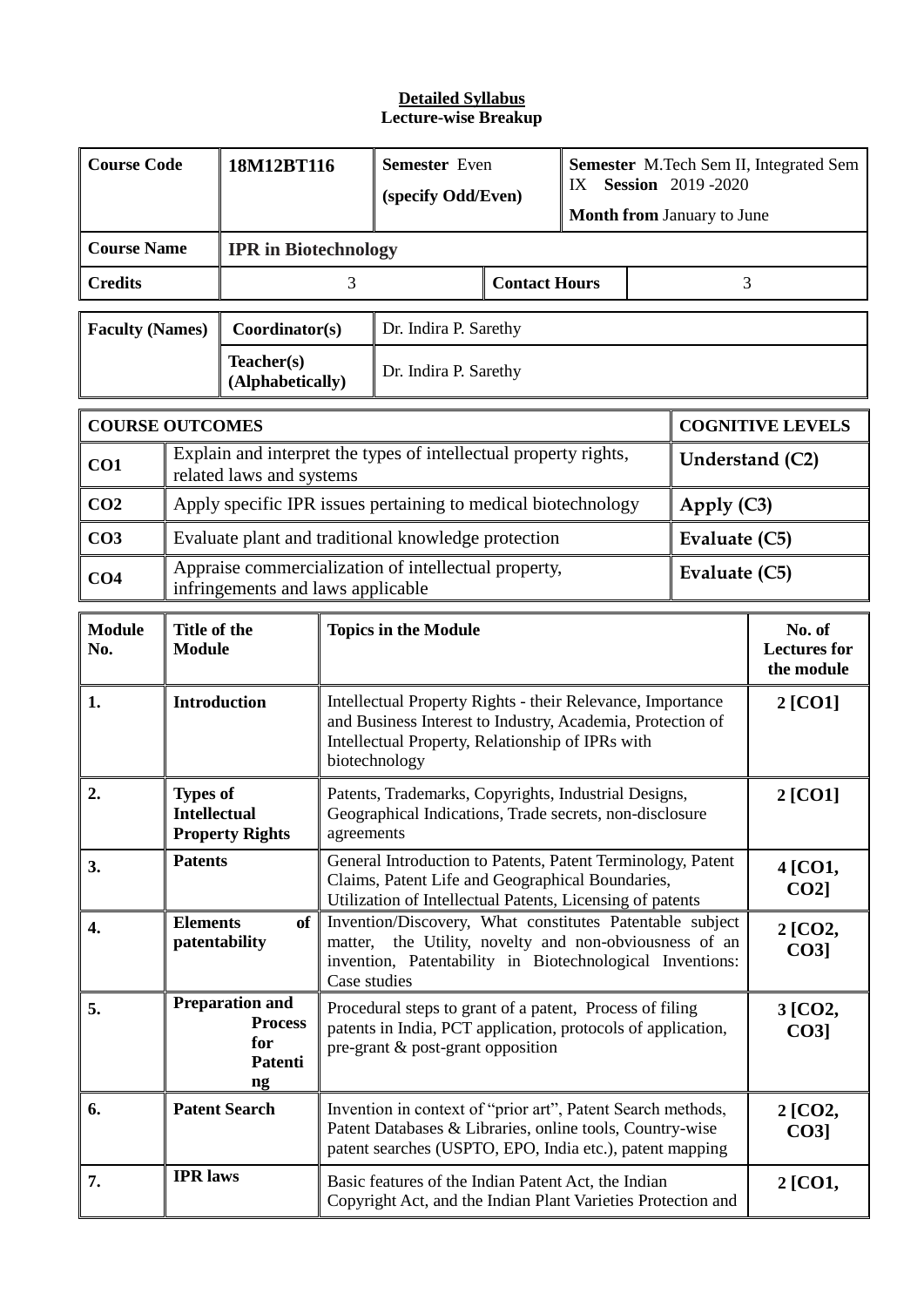|                                                                                                                  |                                                                                                              | Farmers' Rights Act, A brief overview of other Patent Acts<br>& Latest Amendments of Indian, European & US patent<br>systems                                                                                                                                                                                                                                                                                                                                                                                 | CO2, CO3]                  |  |  |  |  |
|------------------------------------------------------------------------------------------------------------------|--------------------------------------------------------------------------------------------------------------|--------------------------------------------------------------------------------------------------------------------------------------------------------------------------------------------------------------------------------------------------------------------------------------------------------------------------------------------------------------------------------------------------------------------------------------------------------------------------------------------------------------|----------------------------|--|--|--|--|
| 8.                                                                                                               | <b>Patent issues in</b><br><b>Drugs</b> and<br><b>Pharmaceuticals</b>                                        | Generics, Compulsory Licensing, Exclusive Marketing<br>Rights (EMR), Bolar provision, Bayh-Dole act, Second<br>medical use                                                                                                                                                                                                                                                                                                                                                                                   | 2 [CO2,<br>$CO3$ ]         |  |  |  |  |
| 9.                                                                                                               | <b>Worldwide Patent</b><br>Protection, WTO<br>& TRIPS<br><b>Agreement</b>                                    | Brief Background of different International conventions<br>such as Paris convention, TRIPS, WTO, PCT and Patent<br>Harmonisation including Sui-generis system, The<br>relationship between IPRs and international trade,<br>Overview of WTO & TRIPS Agreement, Enforcement and<br>dispute settlement under the TRIPS Agreement, The<br>implication of TRIPS for developing countries in the overall<br>WTO system                                                                                            | 2 [CO1,<br>CO2, CO3]       |  |  |  |  |
| 10.                                                                                                              | <b>Gene patents</b>                                                                                          | Introduction & overview, what constitutes gene patents,<br>Bayh-Dole Act, ESTs, Cohen-Boyer technology, PCR<br>patents, EPO case, BRCA gene, Types of IPR involved,<br>Genetic Use Restriction Technologies, Patenting of<br>biologics, Hatch Waxman Act                                                                                                                                                                                                                                                     | 9 [CO3,<br>CO <sub>4</sub> |  |  |  |  |
| 11.                                                                                                              | <b>Protection of Plant</b><br><b>Varieties /Seeds</b>                                                        | The interface between technology and IPRs in the context<br>of plants, Key features of UPOV 1978, UPOV 1991 and<br>TRIPS with respect to IPRs on plants, Indian Law on<br>Protection of Plant Varieties, DUS criteria, patenting of<br>genetically modified plants, The significance of IPRs in<br>agricultural biotechnology, Biodiversity, Conventions &<br>Treaties, plant patents, Plant Varieties Protection Act, Plant<br>Breeders' Rights, UPOV, benefit sharing, sui generis<br>systems Case studies | 4 [CO3,<br>CO <sub>4</sub> |  |  |  |  |
| 12.                                                                                                              | <b>Traditional</b><br><b>Knowledge and</b><br><b>Intellectual</b><br><b>Property Rights</b>                  | The importance and relevance of Traditional Knowledge for<br>developing nations, The various approaches to protecting<br>TK, The local, national and global dimensions of the issues<br>in TK and IPRs, Traditional Medicine & IP Protection,<br>Folklore, Patenting of Health Foods: Case studies                                                                                                                                                                                                           | 4 [CO3,<br>CO <sub>4</sub> |  |  |  |  |
| 13.                                                                                                              | <b>Patent</b><br><b>Infringement</b> and<br>Commercializing<br><b>Intellectual</b><br><b>Property Rights</b> | What all are considered as patent Infringement: Case<br>studies, defenses to infringement including experimental<br>use, patent misuse, legal considerations, Patent Valuations,<br>Competition and Confidentiality issues, Assignment of<br><b>Intellectual Property Rights, Technology Transfer</b><br>Agreements                                                                                                                                                                                          | $4$ [CO4]                  |  |  |  |  |
|                                                                                                                  |                                                                                                              | <b>Total number of Lectures</b>                                                                                                                                                                                                                                                                                                                                                                                                                                                                              | 42                         |  |  |  |  |
| <b>Evaluation Criteria</b><br><b>Components</b><br>T1<br>T <sub>2</sub><br><b>TA</b><br><b>Total</b>             | <b>End Semester Examination</b>                                                                              | <b>Maximum Marks</b><br>20<br>20<br>35<br>25 (Assignments 1, 2. Presentation 1)<br>100                                                                                                                                                                                                                                                                                                                                                                                                                       |                            |  |  |  |  |
| <b>Recommended Reading material:</b> Author(s), Title, Edition, Publisher, Year of Publication etc. (Text books, |                                                                                                              |                                                                                                                                                                                                                                                                                                                                                                                                                                                                                                              |                            |  |  |  |  |

Reference Books, Journals, Reports, Websites etc. in the IEEE format)

1. USPTO [Web Patent Databases](http://www.uspto.gov/patft/) at: www.uspto.gov/patft